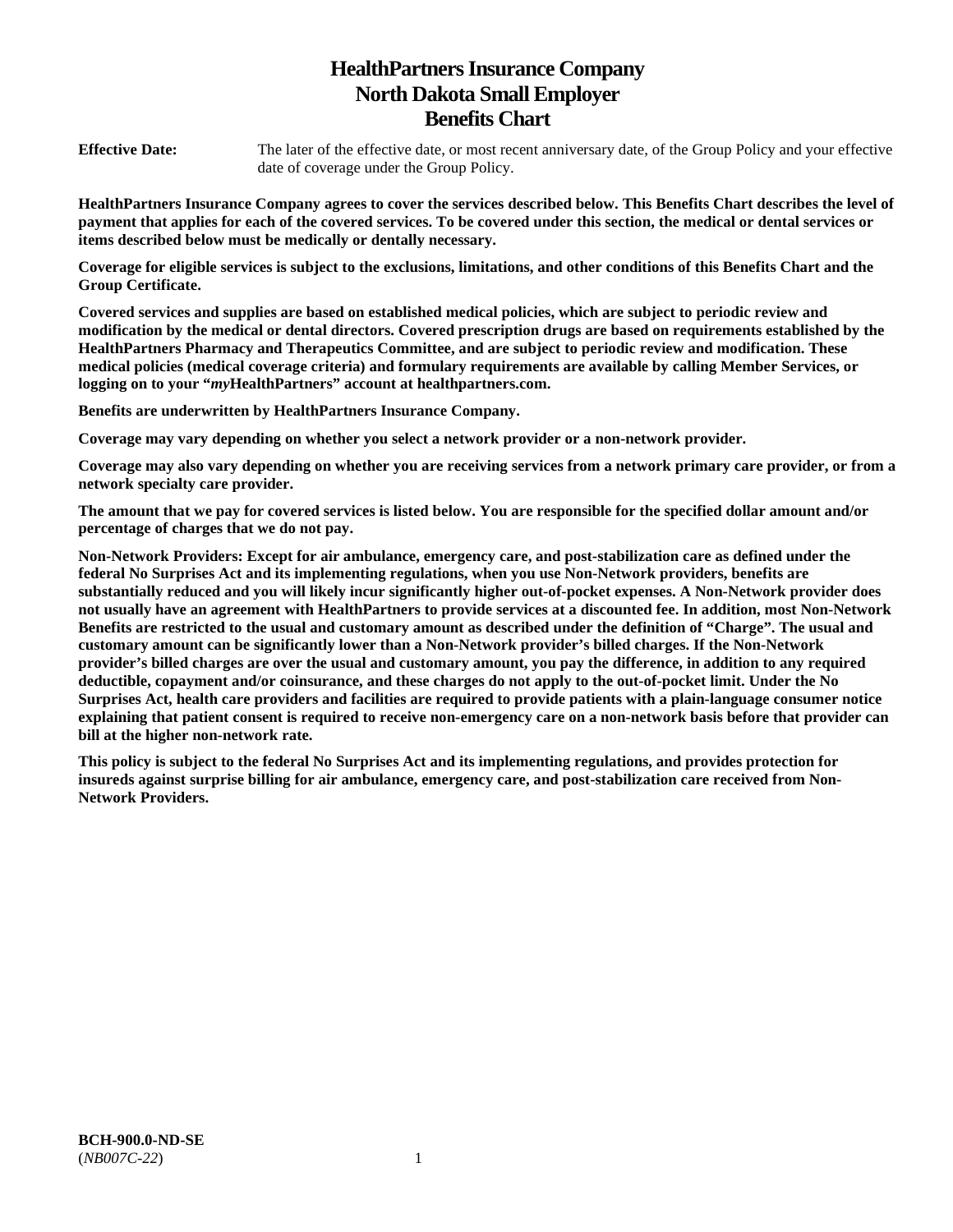# **These definitions apply to this Benefits Chart. They also apply to the Group Certificate.**

| <b>Biosimilar Drug:</b> | A prescription drug, approved by the Food and Drug Administration (FDA), that the FDA has<br>determined is biosimilar to and interchangeable with a biological brand name drug. Biosimilar drugs<br>are not considered generic drugs and are not covered under the generic drug benefit.                                                                                                                                                                                                                                                                                                                                        |
|-------------------------|---------------------------------------------------------------------------------------------------------------------------------------------------------------------------------------------------------------------------------------------------------------------------------------------------------------------------------------------------------------------------------------------------------------------------------------------------------------------------------------------------------------------------------------------------------------------------------------------------------------------------------|
| <b>Brand Name Drug:</b> | A prescription drug, approved by the Food and Drug Administration (FDA), that is manufactured,<br>sold, or licensed for sale under a trademark by the pharmaceutical company that originally researched<br>and developed the drug. Brand name drugs have the same active-ingredient formula as the generic<br>version of the drug. However, generic drugs are manufactured and sold by other drug manufacturers<br>and are generally not available until after the patent on the brand name drug has expired. A few brand<br>name drugs may be covered at the generic drug benefit level if this is indicated on the formulary. |
| <b>Calendar Year:</b>   | This is the 12-month period beginning 12:01 A.M. Central Time, on January 1, and ending 12:01 A.M. Central<br>Time of the next following December 31.                                                                                                                                                                                                                                                                                                                                                                                                                                                                           |
| <b>Charge:</b>          | For covered services delivered by participating network providers, is the provider's discounted charge<br>for a given medical/surgical service, procedure or item.                                                                                                                                                                                                                                                                                                                                                                                                                                                              |
|                         | For covered services delivered by Non-Network providers, a contracted rate may apply if such<br>arrangement is available to HealthPartners.                                                                                                                                                                                                                                                                                                                                                                                                                                                                                     |
|                         | For the Usual and Customary Charge for covered services delivered by non-network providers, our<br>payment is calculated using one of the following options to be determined at HealthPartners'<br>discretion: 1) a percentage of the Medicare fee schedule; 2) a comparable schedule if the service is not<br>on the Medicare fee schedule; or 3) a commercially reasonable rate for such service.                                                                                                                                                                                                                             |
|                         | The Usual and Customary Charge is the maximum amount allowed that we consider in the calculation<br>of the payment of charges incurred for certain covered services. You must pay for any charges above<br>the usual and customary charge, and they do not apply to the out-of-pocket limit.                                                                                                                                                                                                                                                                                                                                    |
|                         | A charge is incurred for covered ambulatory medical and surgical services, on the date the service or<br>item is provided. A charge is incurred for covered inpatient services, on the date of admission to a<br>hospital. To be covered, a charge must be incurred on or after your effective date and on or before the<br>termination date.                                                                                                                                                                                                                                                                                   |
|                         | Copayment/Coinsurance: The specified dollar amount, or percentage, of charges incurred for covered services, which we do not<br>pay, but which you must pay, each time you receive certain medical services, procedures or items.<br>Our payment for those covered services or items begins after the copayment or coinsurance is<br>satisfied. Covered services or items requiring a copayment or coinsurance are specified in this<br>Benefits Chart.                                                                                                                                                                         |
|                         | For services provided by a network provider:                                                                                                                                                                                                                                                                                                                                                                                                                                                                                                                                                                                    |
|                         | An amount which is listed as a flat dollar copayment is applied to a network provider's discounted<br>charges for a given service. However, if the network provider's discounted charge for a service or<br>item is less than the flat dollar copayment, you will pay the network provider's discounted charge. An<br>amount which is listed as a percentage of charges or coinsurance is based on the network provider's<br>discounted charges, calculated at the time the claim is processed, which may include an agreed upon<br>fee schedule rate for case rate or withhold arrangements.                                   |
|                         | For services provided by a non-network provider:                                                                                                                                                                                                                                                                                                                                                                                                                                                                                                                                                                                |
|                         | Any copayment or coinsurance is applied to the lesser of the provider's charges or the usual and<br>customary charge for a service.                                                                                                                                                                                                                                                                                                                                                                                                                                                                                             |
|                         | A copayment or coinsurance is due at the time a service is provided, or when billed by the provider.<br>The copayment or coinsurance applicable for a scheduled visit with a network provider will be<br>collected for each visit, late cancellation and failed appointment.                                                                                                                                                                                                                                                                                                                                                    |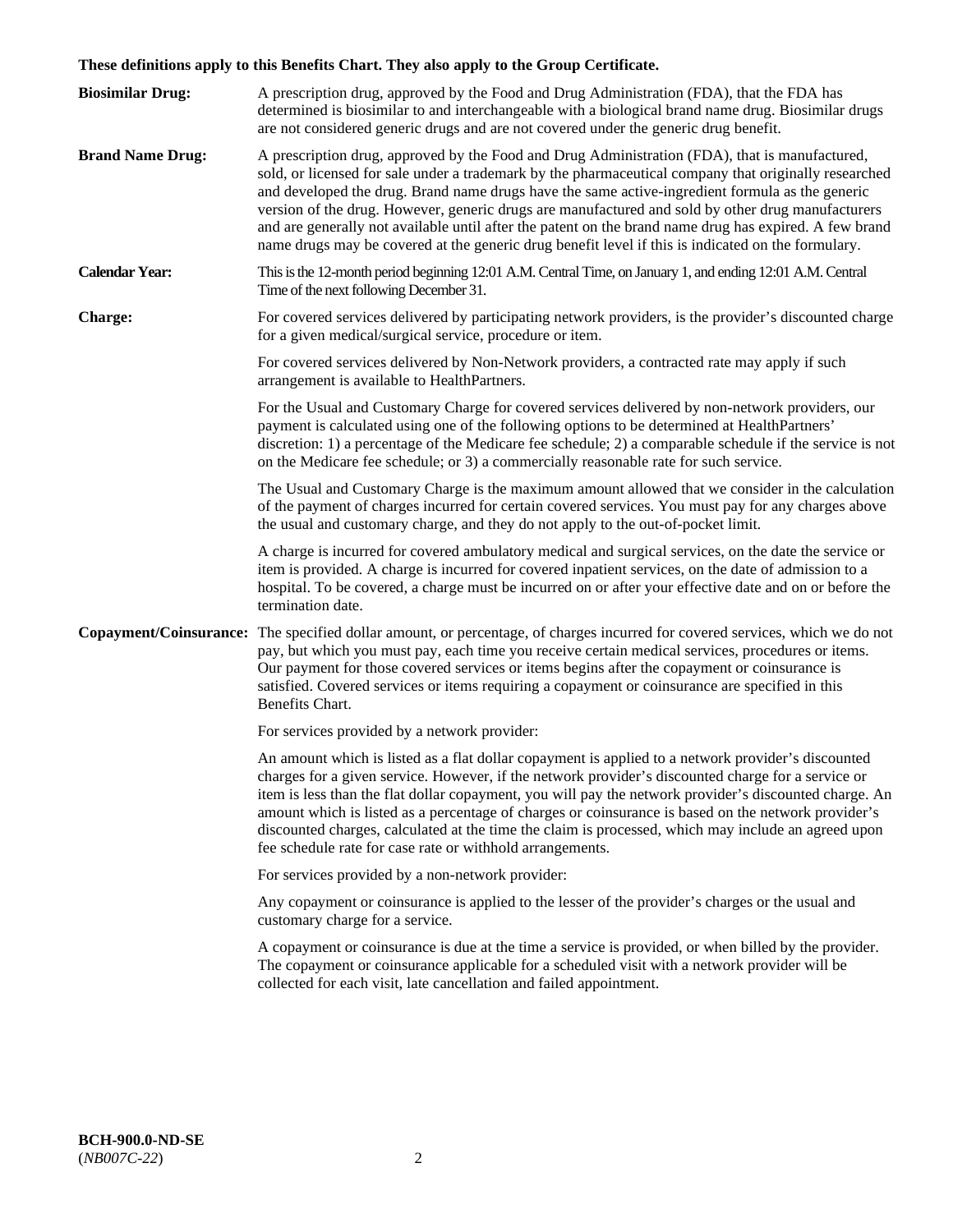| Deductible:                                | The specified dollar amount of charges incurred for covered services, which we do not pay, but an<br>insured or a family has to pay first in a calendar year. Our payment for those services or items begins<br>after the deductible is satisfied. For network providers, the amount of the charges that apply to the<br>deductible are based on the network provider's discounted charges, calculated at the time the claim is<br>processed, which may include an agreed upon fee schedule rate for case rate or withhold<br>arrangements. For non-network providers, the amount of charges that apply to the deductible are the<br>lesser of the provider's charges or the usual and customary charge for a service. |
|--------------------------------------------|------------------------------------------------------------------------------------------------------------------------------------------------------------------------------------------------------------------------------------------------------------------------------------------------------------------------------------------------------------------------------------------------------------------------------------------------------------------------------------------------------------------------------------------------------------------------------------------------------------------------------------------------------------------------------------------------------------------------|
|                                            | Any amounts paid or reimbursed by a third party, including but not limited to: point of service<br>rebates, manufacturer coupons, manufacturer debit cards or other forms of direct reimbursement to an<br>insured for a product or service, will not apply toward the deductible, to the extent permitted under<br>state and federal law.                                                                                                                                                                                                                                                                                                                                                                             |
|                                            | Your plan has an embedded deductible. This means once an insured meets the individual deductible,<br>the plan begins paying benefits for that person. If two or more members of the family meet the family<br>deductible, the plan begins paying benefits for all members of the family, regardless of whether each<br>insured has met the individual deductible. However, an insured may not contribute more than the<br>individual deductible toward the family deductible.                                                                                                                                                                                                                                          |
|                                            | All services are subject to the deductible unless otherwise indicated below in this Benefits Chart.                                                                                                                                                                                                                                                                                                                                                                                                                                                                                                                                                                                                                    |
| <b>Formulary:</b>                          | This is a current list, which may be revised from time to time, of prescription drugs, medications,<br>equipment and supplies covered by us as indicated in this Benefits Chart which are covered at the<br>highest benefit level. Some drugs on the Formulary may require prior authorization to be covered as<br>formulary drugs. The formulary, and information on drugs that require prior authorization, are<br>available by calling Member Services, or logging on to your "myHealthPartners" account at<br>healthpartners.com.                                                                                                                                                                                  |
| <b>Generic Drug:</b>                       | A prescription drug, approved by the Food and Drug Administration (FDA), that the FDA has<br>determined is comparable to a brand name drug product in dosage form, strength, route of<br>administration, quality, intended use and documented bioequivalence. Generally, generic drugs cost<br>less than brand name drugs. Some brand name drugs may be covered at the generic drug benefit level<br>if this is indicated on the formulary.                                                                                                                                                                                                                                                                            |
| <b>Lifetime Maximum</b><br><b>Benefit:</b> | The specified coverage limit actually paid by us for services and/or charges incurred by you for<br>bariatric surgery. Payment of benefits under the Certificate ceases when that lifetime maximum benefit<br>is reached. You have to pay for any subsequent charges.                                                                                                                                                                                                                                                                                                                                                                                                                                                  |
| <b>Non-Formulary Drug:</b>                 | This is a prescription drug, approved by the Food and Drug Administration (FDA), that is not on the<br>formulary, is medically necessary and is not investigative or otherwise excluded under the Certificate.                                                                                                                                                                                                                                                                                                                                                                                                                                                                                                         |
|                                            | Out-of-Pocket Expenses: You pay the specified copayments/coinsurance and deductibles applicable for particular services,<br>subject to the out-of-pocket limit described below. These amounts are in addition to the monthly<br>premium payments.                                                                                                                                                                                                                                                                                                                                                                                                                                                                      |
| <b>Out-of-Pocket Limit:</b>                | You pay the copayments/coinsurance and deductibles for covered services, to the individual or family<br>out-of-pocket limit. Thereafter we cover 100% of charges incurred for all other covered services, for<br>the rest of the calendar year. You pay amounts greater than the out-of-pocket limit if you exceed any<br>Lifetime Maximum Benefit, or visit or day limits.                                                                                                                                                                                                                                                                                                                                            |
|                                            | Non-Network Benefits above the usual and customary charge (see definition of charge above) do not<br>apply to the out-of-pocket limit.                                                                                                                                                                                                                                                                                                                                                                                                                                                                                                                                                                                 |
|                                            | Non-Network Benefits for transplant surgery and bariatric surgery do not apply to the out-of-pocket<br>limit.                                                                                                                                                                                                                                                                                                                                                                                                                                                                                                                                                                                                          |
|                                            | Any amounts paid or reimbursed by a third party, including but not limited to: point of service<br>rebates, manufacturer coupons, manufacturer debit cards or other forms of direct reimbursement to an<br>insured for a product or service, will not apply as an out of pocket expense, to the extent permitted<br>under state and federal law.                                                                                                                                                                                                                                                                                                                                                                       |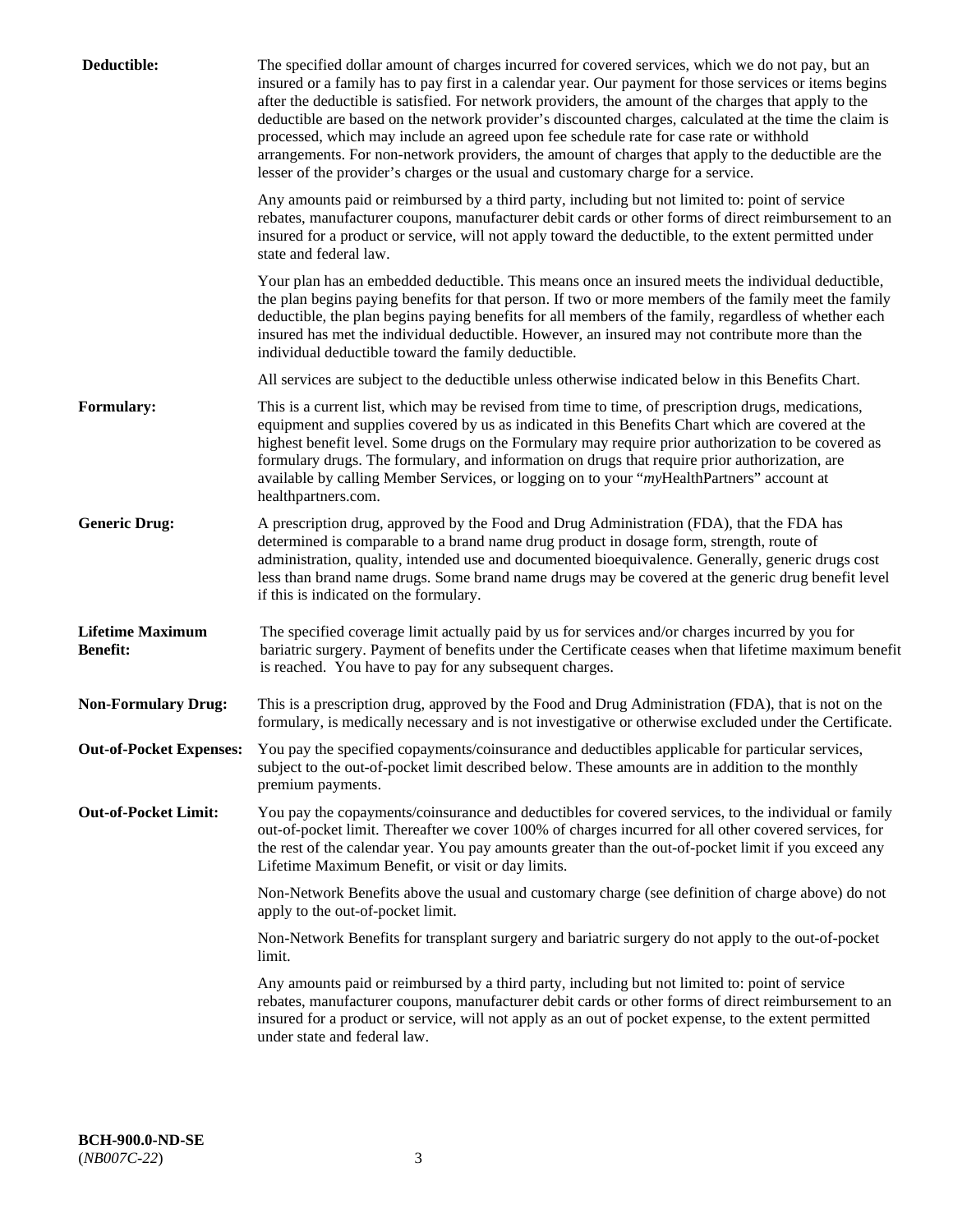|                             | You are responsible to keep track of the out-of-pocket expenses. Contact our Member Services<br>Department for assistance in determining the amount paid by the enrollee for specific eligible services<br>received. Claims for reimbursement under the out-of-pocket limit provisions are subject to the same<br>time limits and provisions described under the "Claims Provisions" section of the Certificate.                                                                                                                   |
|-----------------------------|------------------------------------------------------------------------------------------------------------------------------------------------------------------------------------------------------------------------------------------------------------------------------------------------------------------------------------------------------------------------------------------------------------------------------------------------------------------------------------------------------------------------------------|
|                             | <b>Primary Care Providers:</b> These are providers in the following categories: Family Practice, General Practice, Internal Medicine,<br>Pediatrics, Adolescent Medicine, Adult Medicine and Geriatrics.                                                                                                                                                                                                                                                                                                                           |
|                             | <b>Specialty Care Providers:</b> These are providers who are not in the following categories: Family Practice, General Practice,<br>Internal Medicine, Pediatrics, Adolescent Medicine, Adult Medicine and Geriatrics.                                                                                                                                                                                                                                                                                                             |
| <b>Specialty Drug List:</b> | This is a current list, which may be revised from time to time, of prescription drugs, medications,<br>equipment and supplies, which are typically bio-pharmaceuticals. The purpose of a specialty drug list<br>is to facilitate enhanced monitoring of complex therapies used to treat specific conditions. Specialty<br>drugs are covered by us as indicated in this Benefits Chart. The specialty drug list is available by<br>calling Member Services, or logging on to your "myHealthPartners" account at healthpartners.com. |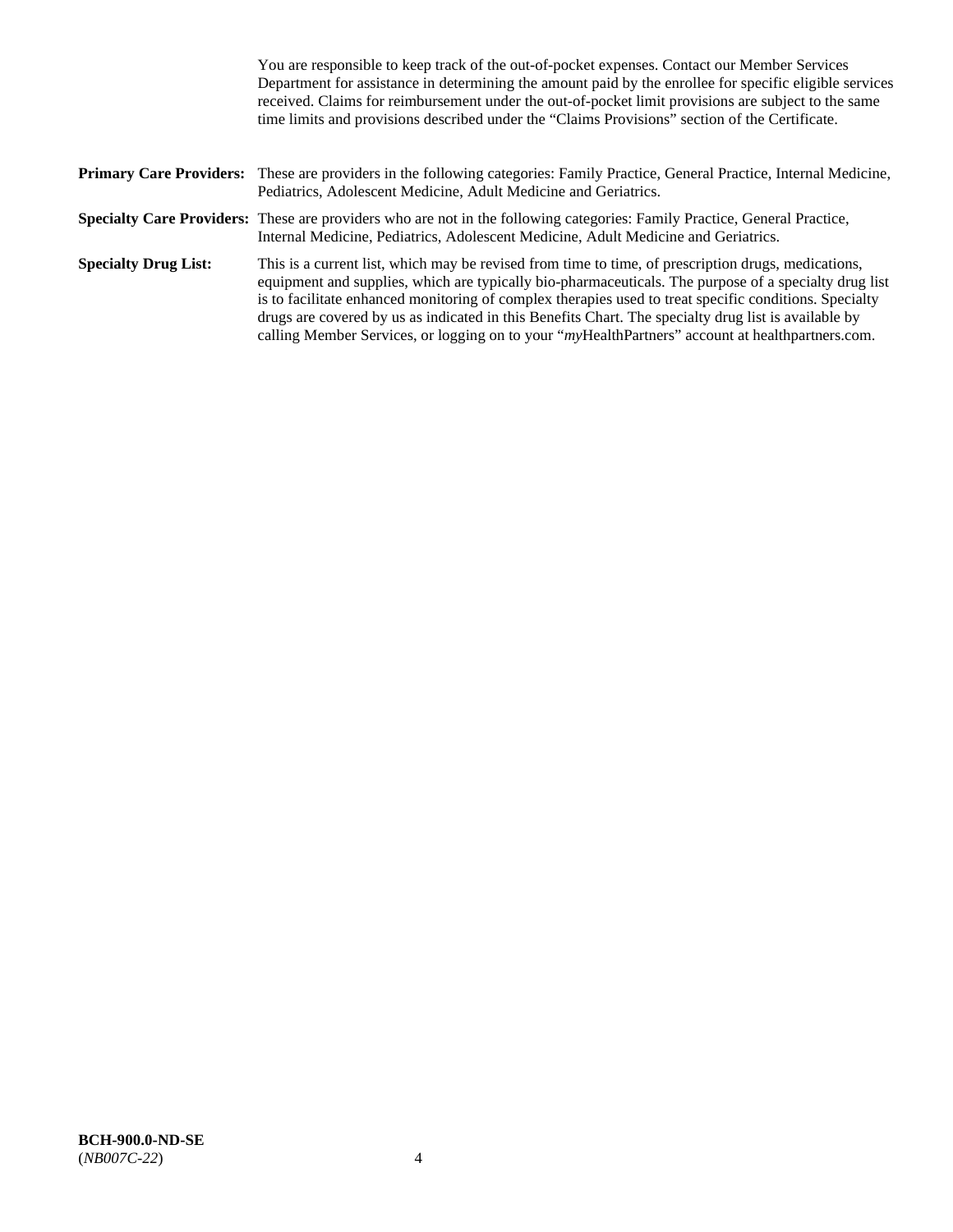### **DEDUCTIBLES AND OUT-OF-POCKET LIMITS**

### **Individual Calendar Year Deductible**

| <b>Network Benefits</b> | <b>Non-Network Benefits</b> |
|-------------------------|-----------------------------|
| \$4,500                 | \$10,000                    |

### **Family Calendar Year Deductible**

| <b>Network Benefits</b> | <b>Non-Network Benefits</b> |
|-------------------------|-----------------------------|
| \$13,500                | \$20,000                    |

A separate deductible must be satisfied under the Network Benefits and Non-Network Benefits.

Your plan has an embedded deductible. This means once an insured meets the individual deductible, the plan begins paying benefits for that person. If two or more members of the family meet the family deductible, the plan begins paying benefits for all members of the family, regardless of whether each insured has met the individual deductible. However, an insured may not contribute more than the individual deductible toward the family deductible.

Any amounts paid or reimbursed by a third party, including but not limited to: point of service rebates, manufacturer coupons, manufacturer debit cards or other forms of direct reimbursement to an insured for a product or service, will not apply toward the deductible, to the extent permitted under state and federal law.

### **Individual Calendar Year Out-of-Pocket Limit**

| <b>Network Benefits</b> | <b>Non-Network Benefits</b> |
|-------------------------|-----------------------------|
| \$7,000                 | \$30,000                    |

### **Family Calendar Year Out-of-Pocket Limit**

| <b>Network Benefits</b> | <b>Non-Network Benefits</b> |
|-------------------------|-----------------------------|
| \$14,000                | \$60,000                    |

A separate Out-of-Pocket Limit must be satisfied under the Network Benefits and Non-Network Benefits.

Non-Network Benefits above the usual and customary charge will not apply toward the individual or family Out-of-Pocket Limit.

Non-Network Benefits for transplant surgery and bariatric surgery do not apply to the out-of-pocket limit.

Any amounts paid or reimbursed by a third party, including but not limited to: point of service rebates, manufacturer coupons, manufacturer debit cards or other forms of direct reimbursement to an insured for a product or service, will not apply as an out of pocket expense, to the extent permitted under state and federal law.

#### **Lifetime maximum benefit for bariatric surgery**

| <b>Network Benefits</b> | <b>Non-Network Benefits</b> |
|-------------------------|-----------------------------|
| Inlimited.              | \$5,000                     |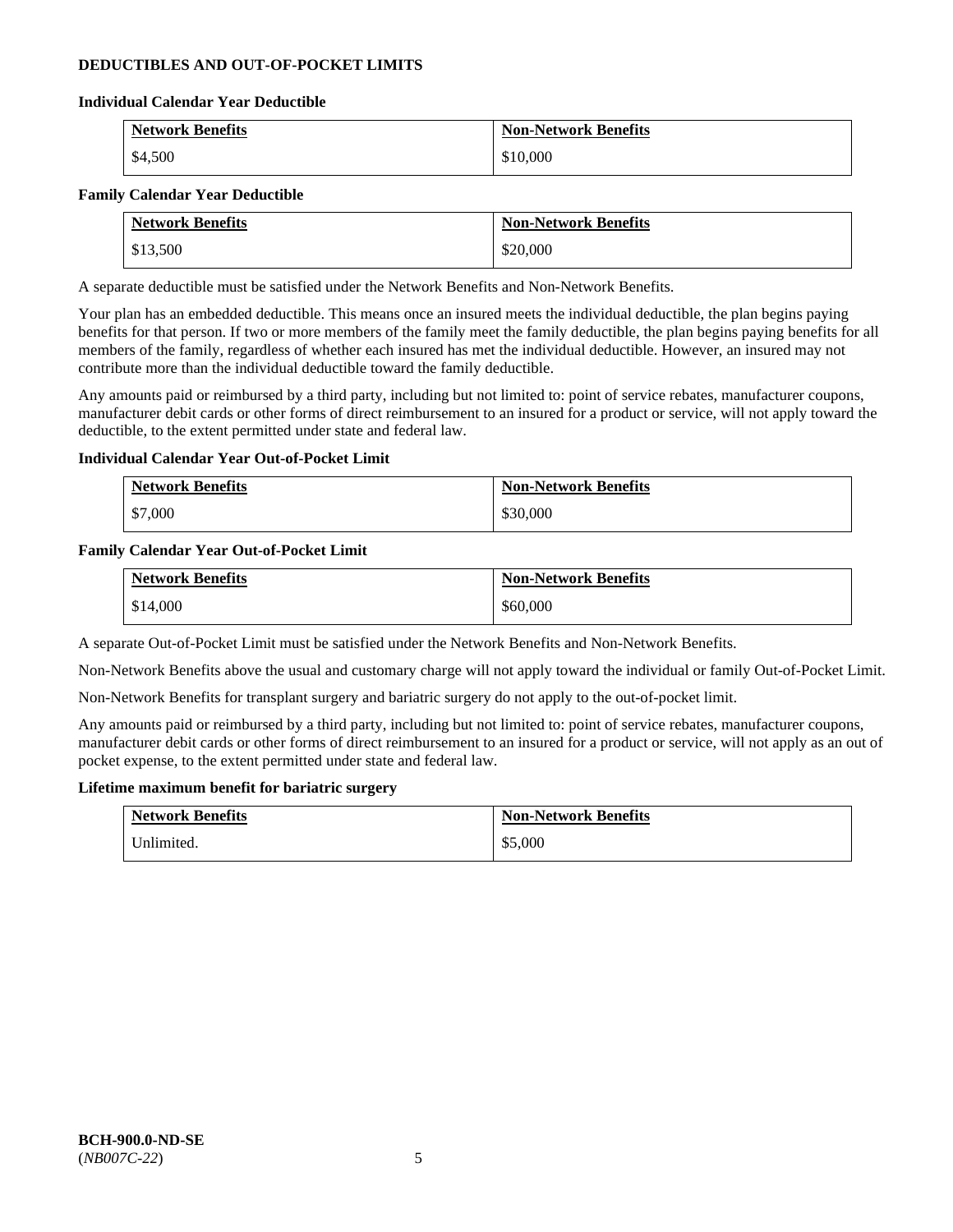## **AMBULANCE AND MEDICAL TRANSPORTATION**

### **Covered Services:**

We cover ambulance and medical transportation for medical emergencies.

We also cover medically necessary, non-emergency ground and air medical transportation if it meets our medical coverage criteria. Under the No Surprises Act, non-network health care providers and facilities are required to provide patients with a plain-language consumer notice explaining that patient consent is required to receive non-emergency before that provider can bill at the higher non-network rate.

Covered services and supplies are based on established medical policies, which are subject to periodic review and modification by the medical or dental directors. These medical policies (medical coverage criteria) and applicable prior authorization requirements are available by calling Member Services, or logging on to your "*my*HealthPartners" account a[t healthpartners.com.](http://www.healthpartners.com/)

#### **Ambulance and medical transportation (other than non-emergency air ambulance transportation)**

| <b>Network Benefits</b>      | <b>Non-Network Benefits</b> |
|------------------------------|-----------------------------|
| 70% of the charges incurred. | See Network Benefits.       |

#### **Non-emergency air ambulance transportation**

| <b>Network Benefits</b>      | <b>Non-Network Benefits</b> |
|------------------------------|-----------------------------|
| 70% of the charges incurred. | See Network Benefits.       |

For Non-Network air ambulance service providers, the eligible charges are limited to the average HealthPartners reimbursement rate for Network air ambulance service providers licensed by the state of North Dakota.

### **Not Covered:**

• See "Services Not Covered" in the Group Certificate.

## **BEHAVIORAL HEALTH SERVICES**

#### **Covered Services:**

Covered services are based on established medical policies, which are subject to periodic review and modification by the medical directors. These medical policies (medical coverage criteria) are available by calling Member Services, or logging on to your "*my*HealthPartners" account at [healthpartners.com.](http://healthpartners.com/)

### **Mental health services**

We cover services for mental health diagnoses as described in the Diagnostic and Statistical Manual of Mental Disorders - Fifth Edition (DSM-5) (most recent edition).

**Outpatient services, including intensive outpatient and day treatment services:** We cover medically necessary outpatient professional mental health services for evaluation, crisis intervention, and treatment of mental health disorders.

A comprehensive diagnostic assessment will be used as the basis for a determination by a mental health professional, concerning the appropriate treatment and the extent of services required.

Outpatient services we cover for a diagnosed mental health condition include the following:

- Individual, group, family, and multi-family therapy;
- Medication management provided by a physician, certified nurse practitioner, or physician's assistant;
- Psychological testing services for the purposes of determining the differential diagnoses and treatment planning for patients currently receiving behavioral health services;
- Day treatment and intensive outpatient services in a licensed program;
- Partial hospitalization services in a licensed hospital or community mental health center;
- Psychotherapy and nursing services provided in the home if authorized by us;
- Treatment for gender dysphoria; and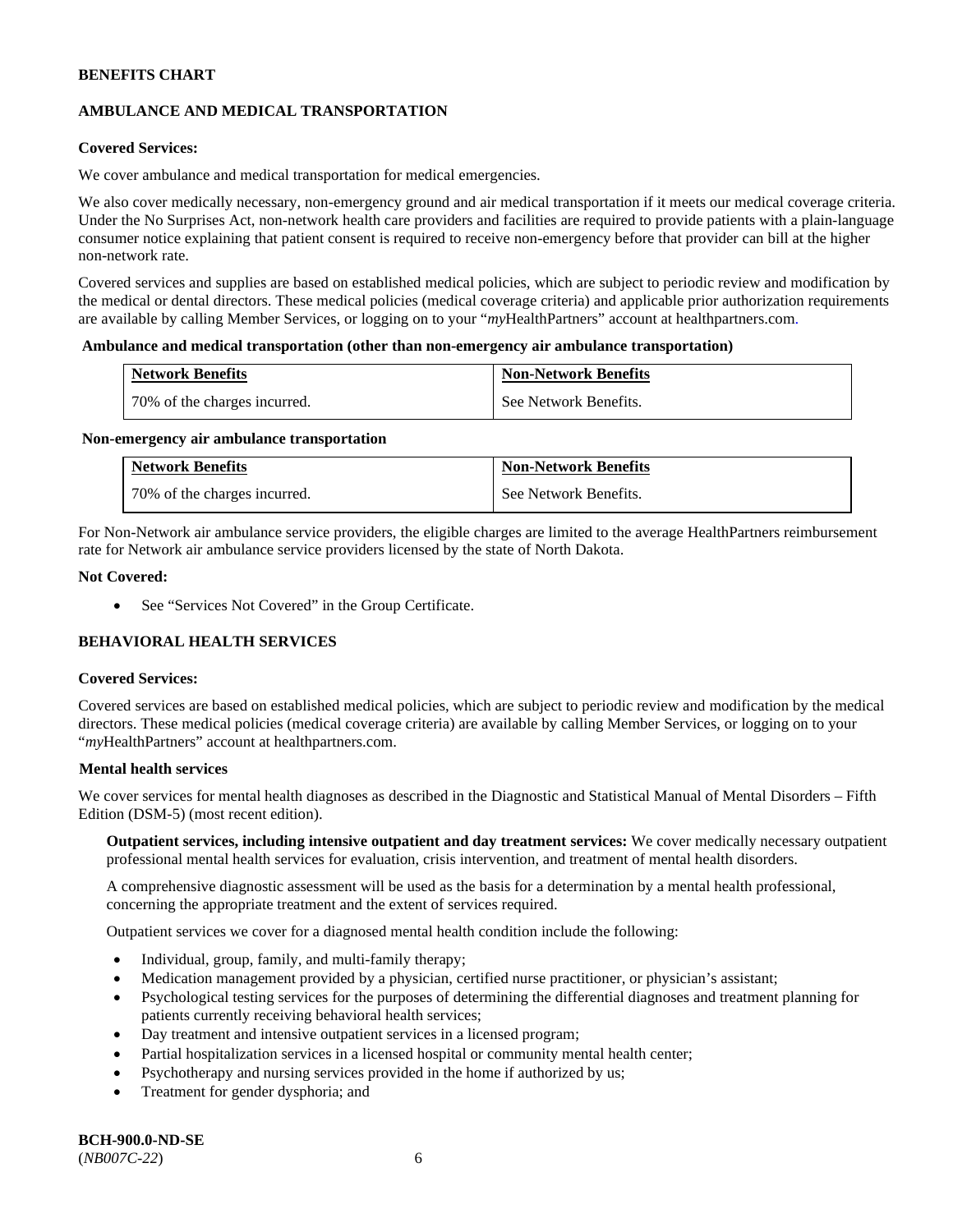• Medically necessary Applied Behavioral Analysis (ABA) prescribed or ordered for an individual diagnosed with an autism spectrum disorder by a licensed physician or a licensed psychologist. For other autism services covered under this Benefits Chart, see the habilitative benefit under Physical Therapy, Occupational Therapy and Speech Therapy.

| <b>Network Benefits</b>                                                                                                                                                                                                                                                                                                                             | <b>Non-Network Benefits</b>                                                                                                                                                                                                                                                                                                                         |
|-----------------------------------------------------------------------------------------------------------------------------------------------------------------------------------------------------------------------------------------------------------------------------------------------------------------------------------------------------|-----------------------------------------------------------------------------------------------------------------------------------------------------------------------------------------------------------------------------------------------------------------------------------------------------------------------------------------------------|
| The first five hours of treatment in a calendar year<br>are covered at 100% of the charges incurred, not<br>subject to the deductible. A group visit counts as one<br>half hour toward the five hours. Day treatment,<br>intensive outpatient services and partial<br>hospitalization services are not eligible for the first<br>five hour benefit. | The first five hours of treatment in a calendar year<br>are covered at 100% of the charges incurred, not<br>subject to the deductible. A group visit counts as<br>one half hour toward the five hours. Day treatment,<br>intensive outpatient services and partial<br>hospitalization services are not eligible for the first<br>five hour benefit. |
| We cover additional hours at 100% of the charges<br>incurred, subject to your copayment of \$30 per visit.<br>Deductible does not apply.                                                                                                                                                                                                            | We cover additional hours at 50% of the charges<br>incurred.                                                                                                                                                                                                                                                                                        |

For family therapy, only one copayment will be charged, regardless of the number of insureds primarily involved in the therapy.

### **Group therapy**

| <b>Network Benefits</b>                                                                                     | <b>Non-Network Benefits</b>  |
|-------------------------------------------------------------------------------------------------------------|------------------------------|
| 100% of the charges incurred, subject to your<br>copayment of \$15 per visit.<br>Deductible does not apply. | 50% of the charges incurred. |

**Inpatient services, including mental health residential treatment services:** We cover the following:

- Medically necessary inpatient services in a hospital and professional services for treatment of mental health disorders. Medical stabilization is covered under inpatient hospital services in the "Hospital and Skilled Nursing Facility Services" section; and
- Medically necessary mental health residential treatment services. This care must be authorized by us and provided by a hospital or residential behavioral health treatment facility licensed by the local state or Department of Health and Human Services. Services not covered under this benefit include halfway houses, group homes, extended care facilities, shelter services, correctional services, detention services, transitional services, group residential services, foster care services and wilderness programs.

| <b>Network Benefits</b>      | <b>Non-Network Benefits</b>  |
|------------------------------|------------------------------|
| 70% of the charges incurred. | 50% of the charges incurred. |

### **Substance use disorder (SUD) services**

We cover medically necessary services for assessments by a licensed alcohol and drug counselor and treatment of substance use disorders as defined in the latest edition of the DSM-5.

**Outpatient services, including intensive outpatient and day treatment services:** We cover medically necessary outpatient professional services for the diagnosis and treatment of substance use disorder. Substance use disorder treatment services must be provided by a program licensed by the local Department of Health and Human Services.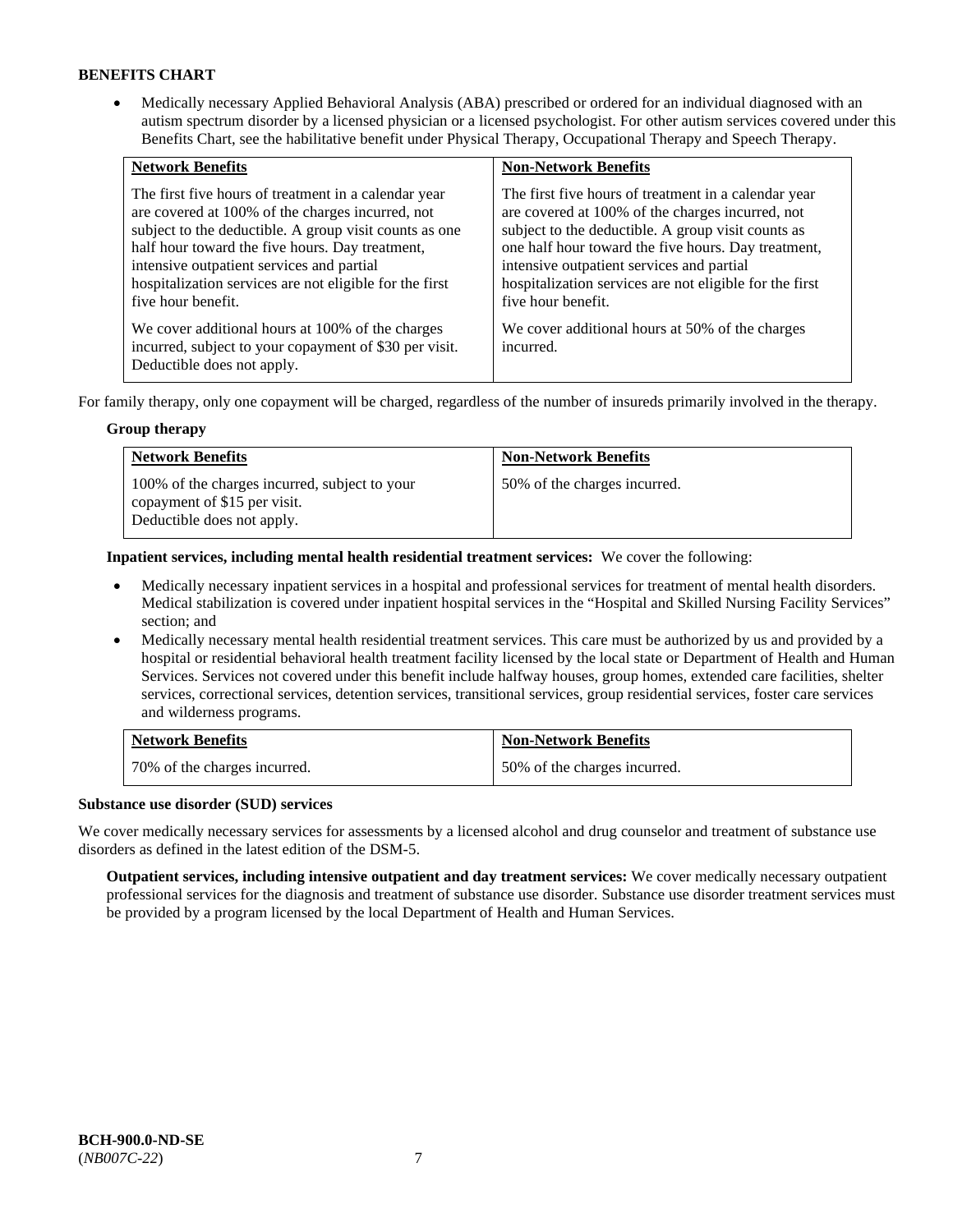Outpatient services we cover for a diagnosed substance use disorder include the following:

- Individual, group, family, and multi-family therapy provided in an office setting;
- Opiate replacement therapy including methadone and buprenorphine treatment; and
- Day treatment and intensive outpatient services in a licensed program.

| <b>Network Benefits</b>                                                                                                                                                                                                                          | <b>Non-Network Benefits</b>                                                                                                                                                                                                                      |
|--------------------------------------------------------------------------------------------------------------------------------------------------------------------------------------------------------------------------------------------------|--------------------------------------------------------------------------------------------------------------------------------------------------------------------------------------------------------------------------------------------------|
| The first five visits of treatment in a calendar year<br>are covered at 100% of the charges incurred not<br>subject to the deductible. Day treatment and<br>intensive outpatient services are not eligible for the<br>first five visits benefit. | The first five visits of treatment in a calendar year<br>are covered at 100% of the charges incurred not<br>subject to the deductible. Day treatment and<br>intensive outpatient services are not eligible for the<br>first five visits benefit. |
| We cover additional visits at 100% of the charges<br>incurred, subject to your copayment of \$30 per visit.<br>Deductible does not apply.                                                                                                        | We cover additional visits at 50% of the charges<br>incurred.                                                                                                                                                                                    |

For family therapy, only one copayment will be charged, regardless of the number of insureds primarily involved in the therapy.

**Inpatient Services:** We cover the following:

- Medically necessary inpatient services in a hospital or primary residential treatment in a licensed substance use disorder treatment center. Primary residential treatment is an intensive residential treatment program of limited duration, typically 30 days or less;
- Services provided in a hospital that is licensed by the local state and accredited by Medicare; and
- Detoxification services in a hospital or community detoxification facility if it is licensed by the local Department of Health and Human Services.

| <b>Network Benefits</b>      | <b>Non-Network Benefits</b>  |
|------------------------------|------------------------------|
| 70% of the charges incurred. | 50% of the charges incurred. |

### **Not Covered:**

• See "Services Not Covered" in the Group Certificate.

### **CHIROPRACTIC SERVICES**

#### **Covered Services:**

We cover chiropractic services for rehabilitative care. Chiropractic services are adjustments to any abnormal articulations of the human body, especially those of the spinal column, for the purpose of giving freedom of action to impinged nerves that may cause pain or deranged function.

Massage therapy which is performed in conjunction with other treatment/modalities by a chiropractor, is part of a prescribed treatment plan and is not billed separately is covered.

| <b>Network Benefits</b>                                                                                     | <b>Non-Network Benefits</b>                                           |
|-------------------------------------------------------------------------------------------------------------|-----------------------------------------------------------------------|
| 100% of the charges incurred, subject to your<br>copayment of \$60 per visit.<br>Deductible does not apply. | 50% of the charges incurred.<br>Limit of 20 visits per calendar year. |

**Not Covered:** 

- Massage therapy for the purpose of comfort or convenience of the insured.
- See "Services Not Covered" in the Group Certificate.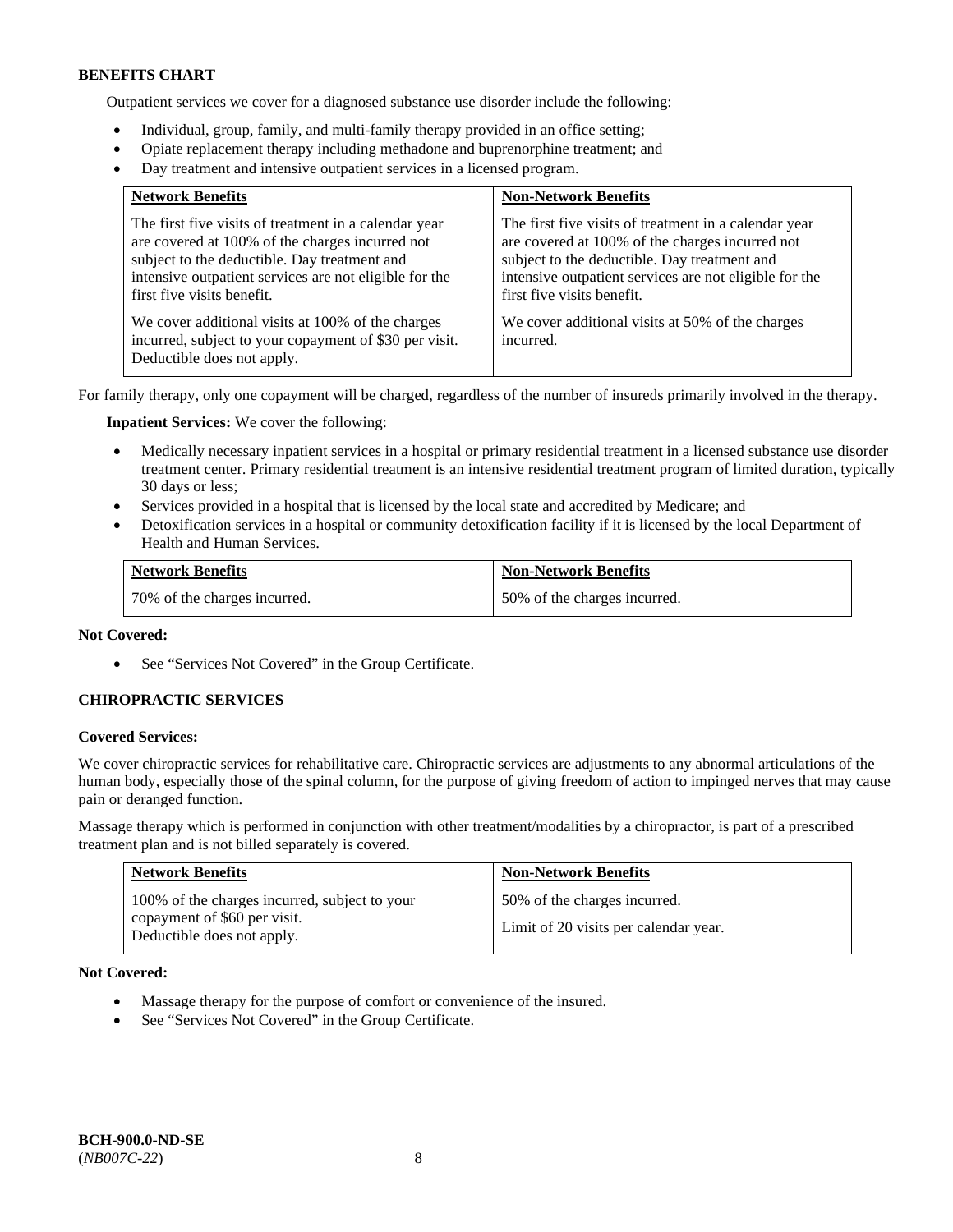## **CLINICAL TRIALS**

### **Covered Services:**

We cover certain routine services if you participate in a Phase I, Phase II, Phase III or Phase IV clinical trial that is conducted in relation to the prevention, detection, or treatment of cancer or other life-threatening disease or condition as defined in the Affordable Care Act. We cover routine patient costs for services that would be eligible under this Benefits Chart if the service were provided outside of a clinical trial.

| <b>Network Benefits</b>                                | <b>Non-Network Benefits</b>                           |
|--------------------------------------------------------|-------------------------------------------------------|
| Coverage level is same as corresponding Network        | Coverage level is same as corresponding Non-          |
| Benefits, depending on type of service provided        | Network Benefits, depending on type of service        |
| such as Office Visits for Illness or Injury, Inpatient | provided such as Office Visits for Illness or Injury, |
| or Outpatient Hospital Services.                       | Inpatient or Outpatient Hospital Services.            |

### **Not Covered:**

- The investigative item, device or service itself.
- Items or services that are provided solely to satisfy data collection and analysis needs and that are not used in the direct clinical management of the patient.
- A service that is clearly inconsistent with widely accepted and established standards of care for a particular diagnosis.
- See "Services Not Covered" in the Group Certificate.

## **DENTAL SERVICES**

### **Covered Services:**

We cover services as described below.

**Accidental dental services:** We cover dentally necessary services to treat and restore damage done to sound, natural, unrestored teeth as a result of an accidental injury. Coverage is for damage caused by external trauma to face and mouth only, not for cracked or broken teeth which result from biting or chewing. We cover restorations, root canals, crowns and replacement of teeth lost that are directly related to the accident in which the insured was involved. We cover initial exams, x-rays, and palliative treatment including extractions, and other oral surgical procedures directly related to the accident. Subsequent treatment must be initiated within the specified time-frame and must be directly related to the accident. We do not cover restoration and replacement of teeth that are not "sound and natural" at the time of the accident.

Full mouth rehabilitation to correct occlusion (bite) and malocclusion (misaligned teeth not due to the accident) are not covered.

When an implant-supported dental prosthetic treatment is pursued, the accidental dental benefit will be applied to the prosthetic procedure. Benefits are limited to the amount that would be paid toward the placement of a removable dental prosthetic appliance that could be used in the absence of implant treatment. Care must be provided or pre-authorized by a HealthPartners dentist.

| <b>Network Benefits</b>      | <b>Non-Network Benefits</b>  |
|------------------------------|------------------------------|
| 70% of the charges incurred. | 50% of the charges incurred. |

For all accidental dental services, treatment and/or restoration must be initiated within six months of the date of the injury. Coverage is limited to the initial course of treatment and/or initial restoration. Services must be provided within 24 months of the date of injury to be covered.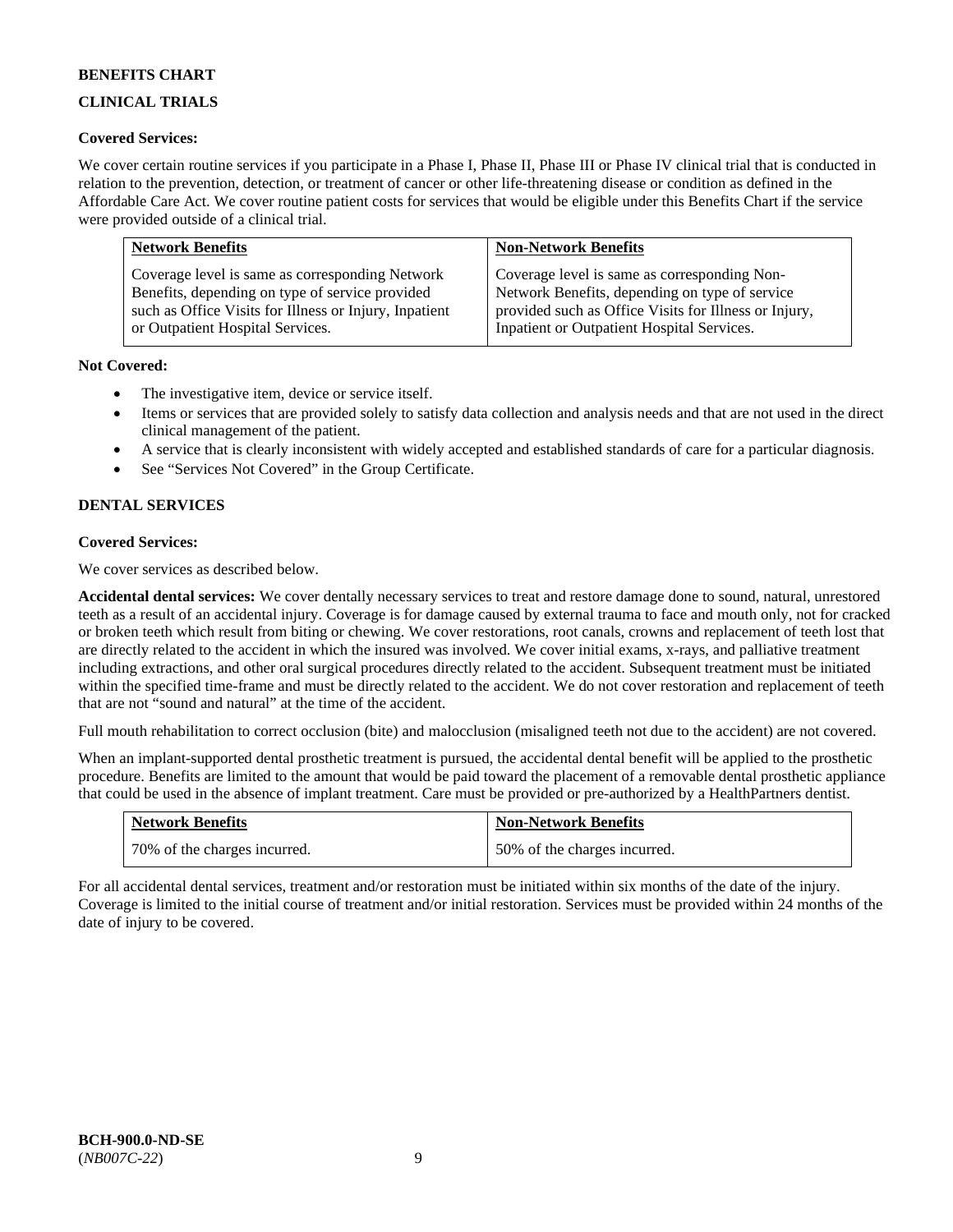### **Medical referral dental services**

**Medically necessary outpatient dental services:** We cover medically necessary outpatient dental services. Coverage is limited to dental services required for treatment of an underlying medical condition, e.g., removal of teeth to complete radiation treatment for cancer of the jaw, cysts and lesions.

| <b>Network Benefits</b>                                                                                     | <b>Non-Network Benefits</b>  |
|-------------------------------------------------------------------------------------------------------------|------------------------------|
| 100% of the charges incurred, subject to your<br>copayment of \$60 per visit.<br>Deductible does not apply. | 50% of the charges incurred. |

**Medically necessary hospitalization and anesthesia for dental care:** We cover medically necessary hospitalization and anesthesia for dental care. This is limited to charges incurred by an insured who: (1) is a child under age 9; (2) is severely disabled; or (3) has a medical condition, and requires hospitalization or general anesthesia for dental care treatment. The requirement of a hospital setting must be due to an insured's underlying medical condition. Coverage is limited to facility and anesthesia charges. Anesthesia is covered in a hospital or a dental office. Oral surgeon/dentist professional fees are not covered. The following are examples, though not all-inclusive, of medical conditions which may require hospitalization for dental services: severe asthma, severe airway obstruction or hemophilia. Hospitalization required due to the behavior of the insured or due to the extent of the dental procedure is not covered.

| <b>Network Benefits</b>      | <b>Non-Network Benefits</b>  |
|------------------------------|------------------------------|
| 70% of the charges incurred. | 50% of the charges incurred. |

**Medical complications of dental care:** We cover medical complications of dental care. Treatment must be medically necessary care and related to medical complications of non-covered dental care, including complications of the head, neck, or substructures.

| <b>Network Benefits</b>                                                                                     | <b>Non-Network Benefits</b>  |
|-------------------------------------------------------------------------------------------------------------|------------------------------|
| 100% of the charges incurred, subject to your<br>copayment of \$60 per visit.<br>Deductible does not apply. | 50% of the charges incurred. |

**Oral surgery:** We cover oral surgery. Coverage is limited to treatment of medical conditions requiring oral surgery, such as treatment of oral neoplasm, non-dental cysts, fracture of the jaws, trauma of the mouth and jaws, and any other oral surgery procedures provided as medically necessary dental services.

| <b>Network Benefits</b>                                                                                     | <b>Non-Network Benefits</b>  |
|-------------------------------------------------------------------------------------------------------------|------------------------------|
| 100% of the charges incurred, subject to your<br>copayment of \$60 per visit.<br>Deductible does not apply. | 50% of the charges incurred. |

**Treatment of cleft lip and cleft palate of a dependent child:** We cover treatment of cleft lip and cleft palate of a dependent child, to the limiting age in the definition of an "Eligible Dependent", including orthodontic treatment and oral surgery directly related to the cleft. Benefits for individuals age 26 up to the limiting age for coverage of the dependent are limited to inpatient or outpatient expenses arising from medical and dental treatment that was scheduled or initiated prior to the dependent turning age 19. Dental services which are not required for the treatment of cleft lip or cleft palate are not covered. If a dependent child covered under the Certificate is also covered under a dental plan which includes orthodontic services, that dental plan shall be considered primary for the necessary orthodontic services. Oral appliances are subject to the same copayment, conditions and limitations as durable medical equipment.

| <b>Network Benefits</b>                                                                                     | <b>Non-Network Benefits</b>  |
|-------------------------------------------------------------------------------------------------------------|------------------------------|
| 100% of the charges incurred, subject to your<br>copayment of \$60 per visit.<br>Deductible does not apply. | 50% of the charges incurred. |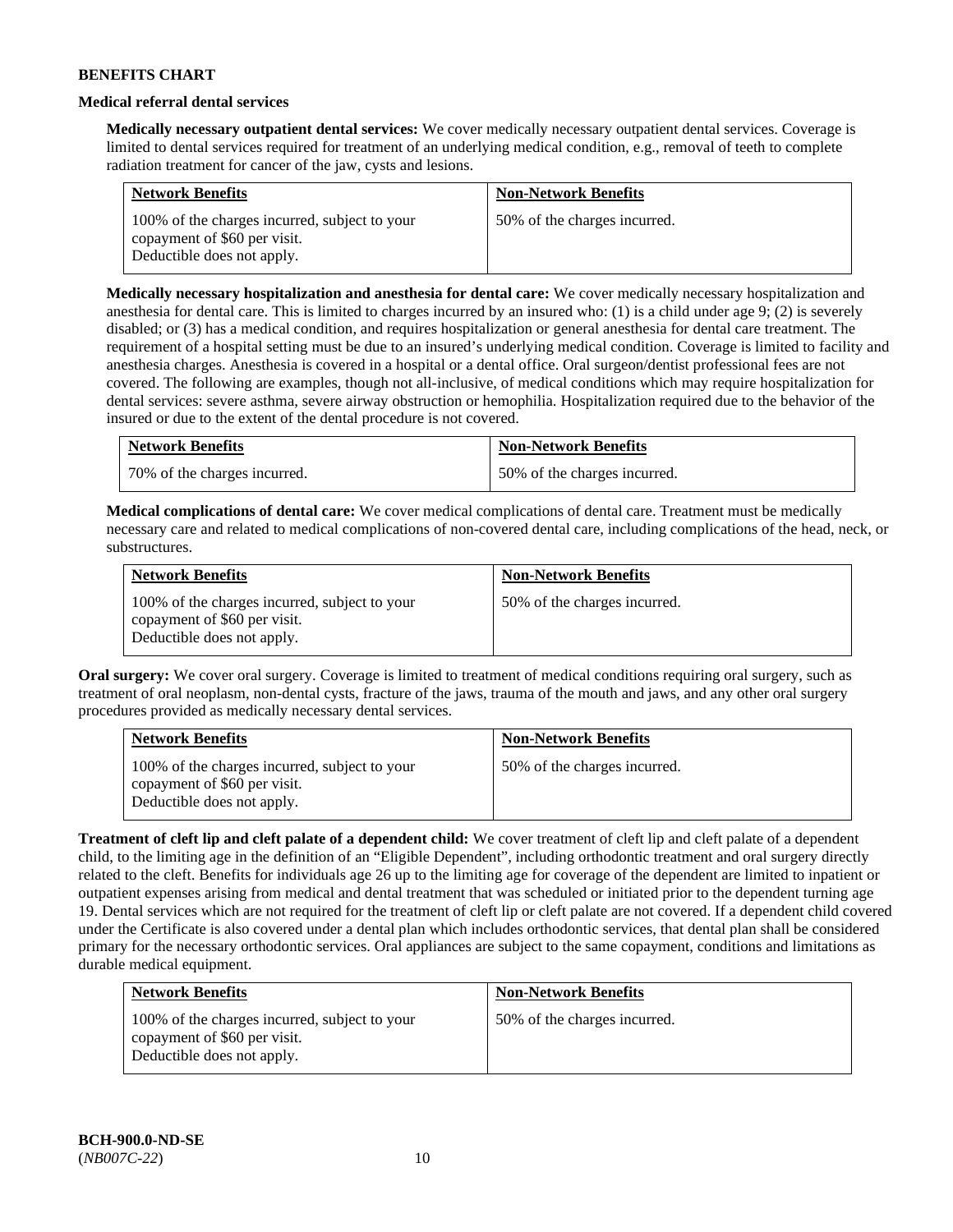**Treatment of temporomandibular disorder (TMD) and craniomandibular disorder (CMD):** We cover surgical and nonsurgical treatment of temporomandibular disorder (TMD) and craniomandibular disorder (CMD), which is medically necessary care. Dental services which are not required to directly treat TMD or CMD are not covered.

| <b>Network Benefits</b>                                                                                     | <b>Non-Network Benefits</b>  |
|-------------------------------------------------------------------------------------------------------------|------------------------------|
| 100% of the charges incurred, subject to your<br>copayment of \$60 per visit.<br>Deductible does not apply. | 50% of the charges incurred. |

## **Not Covered:**

- Dental treatment, procedures or services not listed in this Benefits Chart.
- Accident related dental services if treatment is (1) provided to teeth which are not sound and natural, (2) to teeth which have been restored, (3) initiated beyond six months from the date of the injury, (4) received beyond the initial treatment or restoration or (5) received beyond 24 months from the date of injury.
- Oral surgery to remove wisdom teeth, except as stated in the Pediatric Dental Amendment.
- Orthognathic treatment or procedures and all related services.
- See "Services Not Covered" in the Group Certificate.

## **DIABETES AND HYPERTENSION DISEASE MANAGEMENT PROGRAM**

### **Covered Services:**

If you meet criteria for coverage, you may qualify for the Diabetes and/or Hypertension Disease Management Program.

The program covers group health coaching which focuses on weight loss, exercise, behavior modification and health education through Omada Health.

| <b>Network Benefits</b>                                     | <b>Non-Network Benefits</b> |
|-------------------------------------------------------------|-----------------------------|
| 100% of the charges incurred.<br>Deductible does not apply. | Not applicable.             |

### **Not Covered:**

See "Services Not Covered" in the Group Certificate.

## **DIABETIC EQUIPMENT AND SUPPLIES**

### **Covered Services:**

We cover physician prescribed medically appropriate and necessary drugs and supplies used in the management and treatment of diabetes for insureds with gestational, Type I or Type II diabetes including durable diabetic equipment and disposable supplies, as described below.

Certain items are only covered if your condition meets our coverage criteria and obtained through an authorized vendor. For more information on what we cover and any prior authorization requirements, call Member Services or log on to your "*my*HealthPartners" account at [healthpartners.com.](http://www.healthpartners.com/)

Insulin and medications for diabetes are covered as outpatient drugs under the "Prescription Drug Services" section.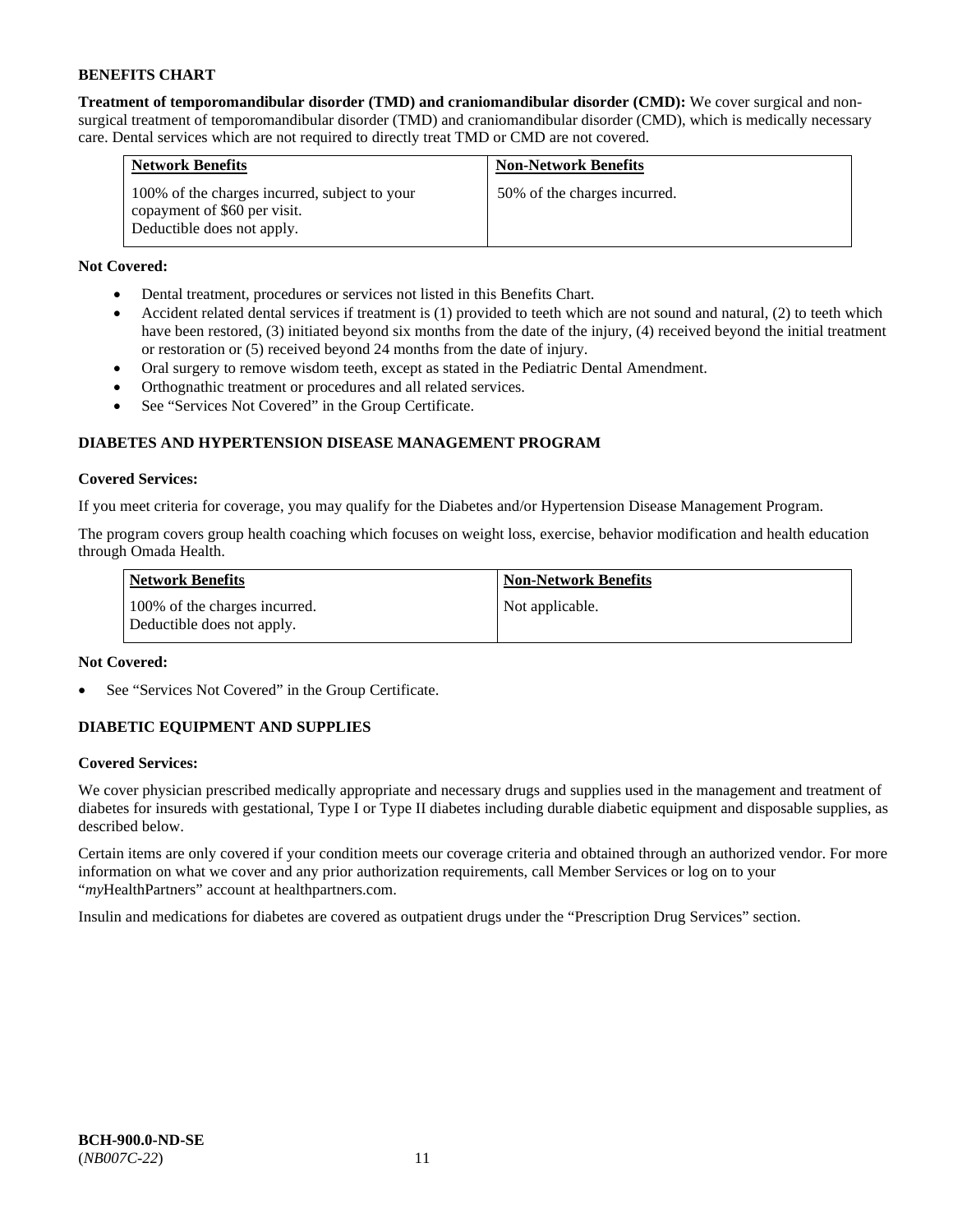**Pumps and pump supplies.** These include diabetic insulin pumps, diabetic infusion pumps and infusion pump supplies such as infusion sets, tubing, connectors and syringe reservoirs.

| <b>Network Benefits</b>                                    | <b>Non-Network Benefits</b>  |
|------------------------------------------------------------|------------------------------|
| Pumps received at a pharmacy:                              | 50% of the charges incurred. |
| 70% of the charges incurred.<br>Deductible does not apply. |                              |
| Pumps received from a non-pharmacy approved<br>vendor:     |                              |
| 70% of the charges incurred.                               |                              |

### **All other durable equipment and diabetic supplies**

Durable Diabetic Equipment and Supplies. These include continuous glucose monitoring system (CGMS), transmitter, sensors and receivers, diabetic blood glucose monitors and control/calibrating solutions (for checking accuracy or testing equipment and test strips).

Disposable Diabetic Supplies. These are one-time use supplies, including syringes, lancets, lancet devices, blood and urine ketone test strips, and needles.

Certain diabetic supplies and equipment must be purchased at a pharmacy.

| <b>Network Benefits</b>                                              | <b>Non-Network Benefits</b>  |
|----------------------------------------------------------------------|------------------------------|
| If received through a pharmacy:                                      | 50% of the charges incurred. |
| 70% of the charges incurred.<br>Deductible does not apply.           |                              |
| If received through a non-pharmacy provider:                         |                              |
| 70% of the charges incurred if purchased from an<br>approved vendor. |                              |

## **Limitations:**

- No more than a 93-day supply of diabetic supplies is covered and dispensed at a time.
- We require that certain diabetic supplies and equipment be purchased at a pharmacy.
- Diabetic supplies and equipment are limited to certain models and brands.
- Durable medical equipment and supplies must be obtained from or repaired by approved vendors.
- Covered services and supplies are based on established medical policies which are subject to periodic review and modification by the medical directors. Our coverage policy for diabetic supplies includes information on our required models and brands. These medical policies (medical coverage criteria) are available by calling Member Services, or logging on to your "myHealthPartners" account a[t healthpartners.com.](http://www.healthpartners.com/)

### **Not Covered:**

- Replacement or repair of any covered items, if the items are (i) damaged or destroyed by misuse, abuse or carelessness, (ii)
- lost; or (iii) stolen.
- Duplicate or similar items.
- Labor and related charges for repair of any covered items which are more than the cost of replacement by an approved
- vendor.
- Batteries for monitors and equipment.
- Sales tax, mailing, delivery charges, service call charges.
- See "Services Not Covered" in the Group Certificate.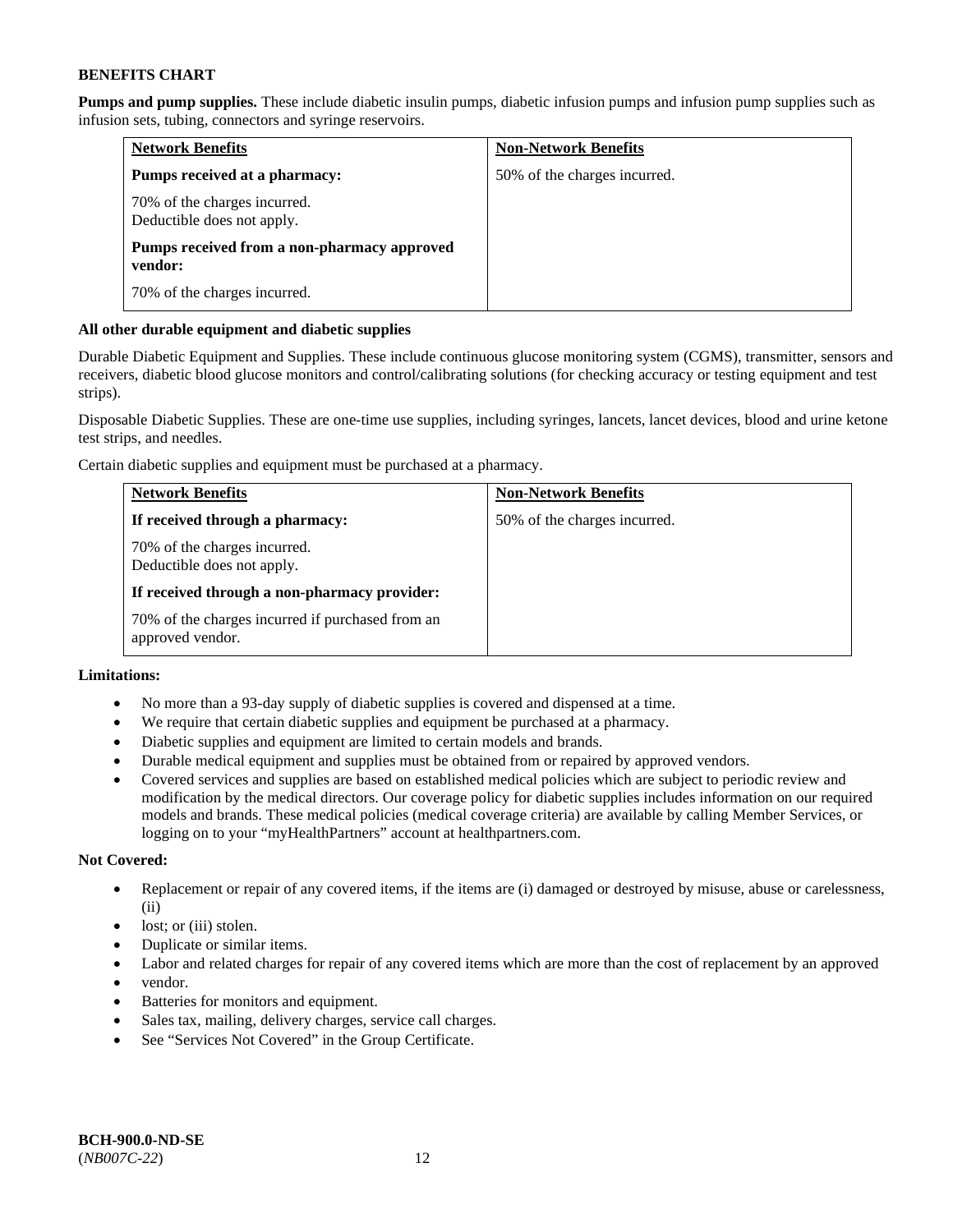## **DIAGNOSTIC IMAGING SERVICES**

### **Covered Services:**

We cover diagnostic imaging, when ordered by a provider and provided in a clinic or outpatient hospital facility (to see the benefit level for inpatient hospital or skilled nursing facility services, see benefits under "Inpatient Hospital and Skilled Nursing Facility Services").

### **Outpatient magnetic resonance imaging (MRI) and computed tomography (CT)**

| <b>Network Benefits</b>      | <b>Non-Network Benefits</b>  |
|------------------------------|------------------------------|
| 70% of the charges incurred. | 50% of the charges incurred. |

### **All other outpatient diagnostic imaging services**

#### **Services for illness or injury**

| <b>Network Benefits</b>      | <b>Non-Network Benefits</b>  |
|------------------------------|------------------------------|
| 70% of the charges incurred. | 50% of the charges incurred. |

### **Preventive services (MRI/CT procedures are not considered preventive)**

Diagnostic imaging services associated with preventive services are covered at the benefit level shown in the "Preventive Services" section of this Benefits Chart.

#### **Not Covered:**

See "Services Not Covered" in the Group Certificate.

## **DURABLE MEDICAL EQUIPMENT, PROSTHETICS, ORTHOTICS AND SUPPLIES**

#### **Covered Services:**

We cover equipment, supplies and services, as described below. Certain items are only covered if your condition meets our coverage criteria. For more information on what we cover and any prior authorization requirements, call Member Services or log on to your "*my*HealthPartners" account at [healthpartners.com.](http://www.healthpartners.com/)

- Durable medical equipment, such as wheelchairs, ventilators, oxygen, oxygen equipment, continuous positive airway pressure (CPAP) devices, hospital beds, and related services.
- Prosthetics, including breast prostheses, artificial limbs and artificial eyes, and related supplies.
- Orthotics.
- Medical supplies, including splints, surgical stockings, casts and dressings.
- Enteral feedings.
- Special dietary treatment for Phenylketonuria (PKU) and oral amino acid based elemental formula if it meets our medical coverage criteria.

Diabetic equipment and supplies are covered under the "Diabetic Equipment and Supplies" section.

#### **Special dietary treatment for Phenylketonuria (PKU) if it meets our medical coverage criteria**

| Network Benefits                                           | <b>Non-Network Benefits</b>  |
|------------------------------------------------------------|------------------------------|
| 70% of the charges incurred.<br>Deductible does not apply. | 50% of the charges incurred. |

#### **Oral amino acid based elemental formula if it meets our medical coverage criteria**

| <b>Network Benefits</b>      | <b>Non-Network Benefits</b>  |
|------------------------------|------------------------------|
| 70% of the charges incurred. | 50% of the charges incurred. |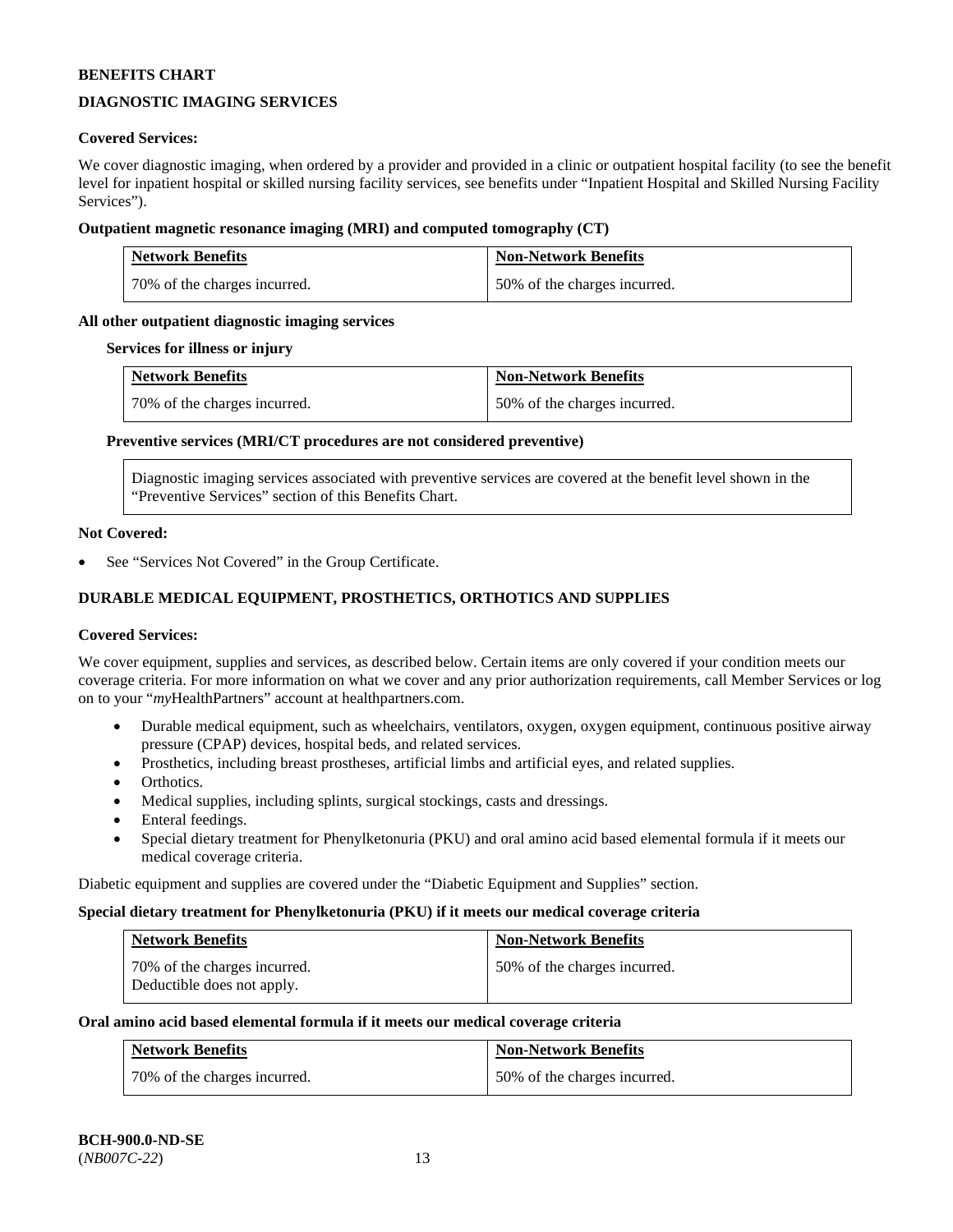### **All other durable medical equipment, prosthetics, orthotics and supplies**

| <b>Network Benefits</b>      | <b>Non-Network Benefits</b>  |
|------------------------------|------------------------------|
| 70% of the charges incurred. | 50% of the charges incurred. |

### **Limitations:**

Coverage of durable medical equipment is limited by the following:

- Payment will not exceed the cost of an alternate piece of equipment or service that is effective and medically necessary.
- For prosthetic benefits, other than hair prostheses (i.e., wigs) for hair loss resulting from alopecia areata and oral appliances for cleft lip and cleft palate, payment will not exceed the cost of an alternate piece of equipment or service that is effective, medically necessary and enables insureds to conduct standard activities of daily living.
- We reserve the right to determine if an item will be approved for rental vs. purchase.
- Durable medical equipment and supplies must be obtained from or repaired by approved vendors.
- Covered services and supplies are based on established medical policies which are subject to periodic review and modification by the medical or dental directors. Our coverage policy for diabetic supplies includes information on our required models and brands. These medical policies (medical coverage criteria) are available by calling Member Services, or logging on to your "*my*HealthPartners" account at [healthpartners.com.](http://www.healthpartners.com/)

### **Not Covered:**

Items which are not eligible for coverage include, but are not limited to:

- Replacement or repair of any covered items, if the items are (i) damaged or destroyed by misuse, abuse or carelessness, (ii) lost; or (iii) stolen.
- Duplicate or similar items.
- Labor and related charges for repair of any covered items which are more than the cost of replacement by an approved vendor.
- Sales tax, mailing, delivery charges, service call charges.
- Items which are primarily educational in nature or for hygiene, vocation, comfort, convenience or recreation.
- Communication aids or devices: equipment to create, replace or augment communication abilities including, but not limited to, speech processors, receivers, communication boards, or computer or electronic assisted communication.
- Hearing aids (implantable and external, including osseointegrated or bone anchored) and their fitting, except as specifically described in this Benefits Chart. This exclusion does not apply to cochlear implants.
- Eyeglasses, contact lenses and their fitting, measurement and adjustment, except as specifically described in this Benefits Chart.
- Hair prostheses (wigs).
- Household equipment which primarily has customary uses other than medical, such as, but not limited to, exercise cycles, air purifiers, central or unit air conditioners, water purifiers, non-allergenic pillows, mattresses or waterbeds.
- Household fixtures including, but not limited to, escalators or elevators, ramps, swimming pools and saunas.
- Modifications to the structure of the home including, but not limited to, its wiring, plumbing or charges for installation of equipment.
- Vehicle, car or van modifications including, but not limited to, hand brakes, hydraulic lifts and car carrier.
- Rental equipment while owned equipment is being repaired by non-contracted vendors, beyond one month rental of medically necessary equipment.
- Other equipment and supplies, including but not limited to assistive devices, that we determine are not eligible for coverage.
- See "Services Not Covered" in the Group Certificate.

### **EMERGENCY AND URGENTLY NEEDED CARE SERVICES**

#### **Covered Services:**

We cover services for emergency care and urgently needed care if the services are otherwise eligible for coverage under this Benefits Chart.

**Urgently needed care.** These are services to treat an unforeseen illness or injury, which are required in order to prevent a serious deterioration in your health, and which cannot be delayed until the next available clinic or office hours.

**BCH-900.0-ND-SE** (*NB007C-22*) 14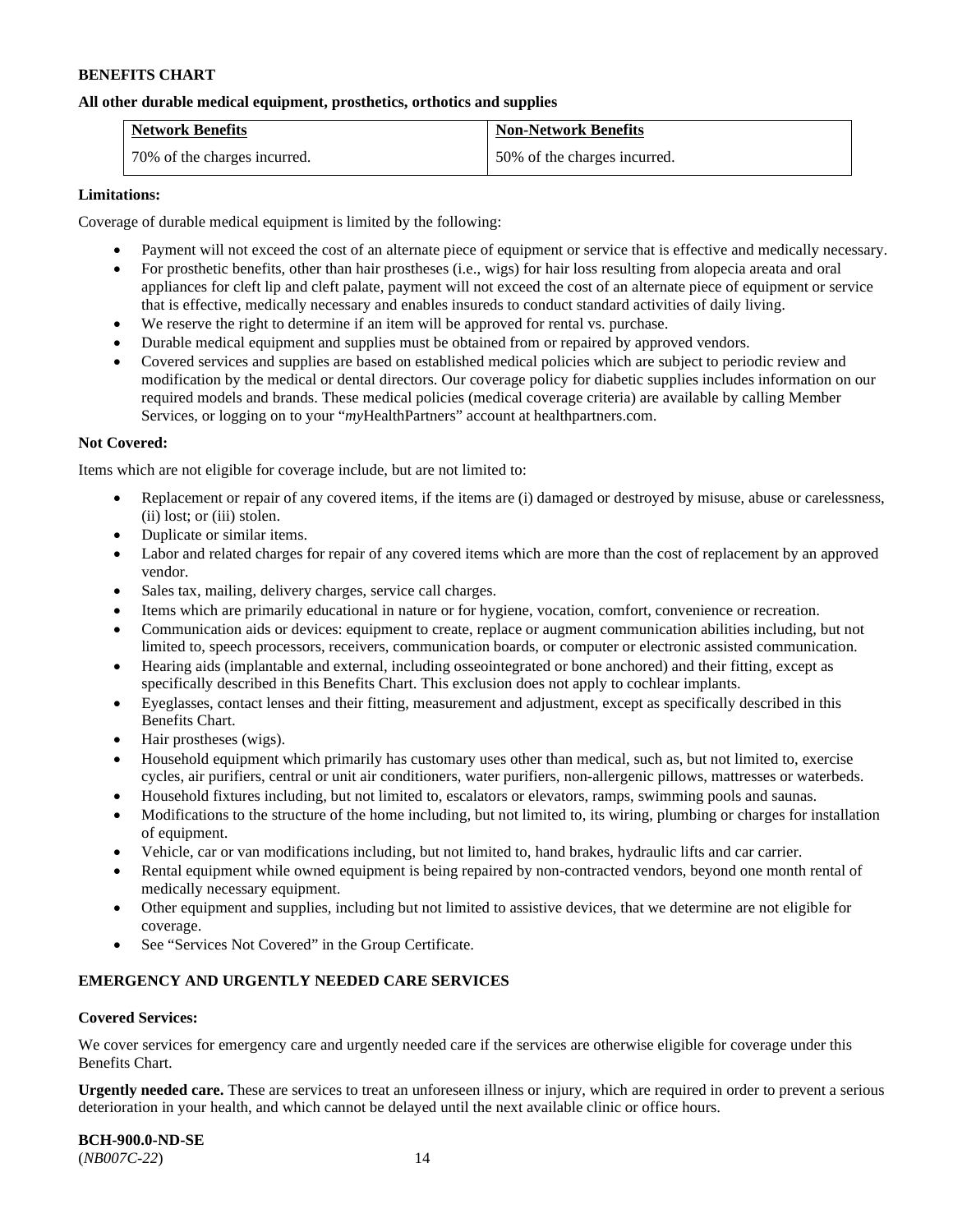#### **Urgently needed care at clinics**

| <b>Network Benefits</b>                                                                                     | <b>Non-Network Benefits</b> |
|-------------------------------------------------------------------------------------------------------------|-----------------------------|
| 100% of the charges incurred, subject to your<br>copayment of \$60 per visit.<br>Deductible does not apply. | See Network Benefits.       |

**Emergency Care.** These are services to treat: (1) the sudden, unexpected onset of illness or injury which, if left untreated or unattended until the next available clinic or office hours, would result in hospitalization, or (2) a condition requiring professional health services immediately necessary to preserve life or stabilize health. Emergency care includes emergency services as defined in Division BB, Title I, Section 102 of the Consolidated Appropriations Act of 2021. Emergency care also includes an immediate response service available on a 24-hour, seven-day-a-week basis for each child, or person, having a psychiatric crisis, a mental health crisis, or a mental health emergency.

When reviewing claims for coverage of emergency services, our medical director will take into consideration (1) a reasonable layperson's belief that the circumstances required immediate medical care that could not wait until the next working day or next available clinic appointment; (2) the time of day and day of the week the care was provided; (3) the presenting symptoms including but not limited to severe pain, to ensure that the decision to reimburse the emergency care is not made solely on the basis of the actual diagnosis.

### **Emergency care in a hospital emergency room, including professional services of a physician**

| <b>Network Benefits</b>        | <b>Non-Network Benefits</b> |
|--------------------------------|-----------------------------|
| 1 70% of the charges incurred. | See Network Benefits.       |

### **Inpatient emergency care in a hospital including post-stabilization services as required under the federal No Surprises Act and its implementing regulations**

| <b>Network Benefits</b>      | <b>Non-Network Benefits</b> |
|------------------------------|-----------------------------|
| 70% of the charges incurred. | See Network Benefits.       |

#### **Not Covered:**

• See "Services Not Covered" in the Group Certificate.

### **GENE THERAPY**

### **Covered Services:**

We cover gene therapy treatment that meets our current medical coverage criteria.

| <b>Network Benefits</b>                                                                                                                                                                          | <b>Non-Network Benefits</b> |
|--------------------------------------------------------------------------------------------------------------------------------------------------------------------------------------------------|-----------------------------|
| Coverage level is same as corresponding Network<br>Benefits, depending on type of service provided<br>such as Office Visits for Illness or Injury, Inpatient<br>or Outpatient Hospital Services. | No coverage.                |

#### **Limitations:**

- Gene therapy must be provided by a designated provider.
- Specific types of gene therapy are limited to therapies and conditions specified in our medical coverage criteria.

#### **Not Covered:**

See "Services Not Covered" in the Group Certificate.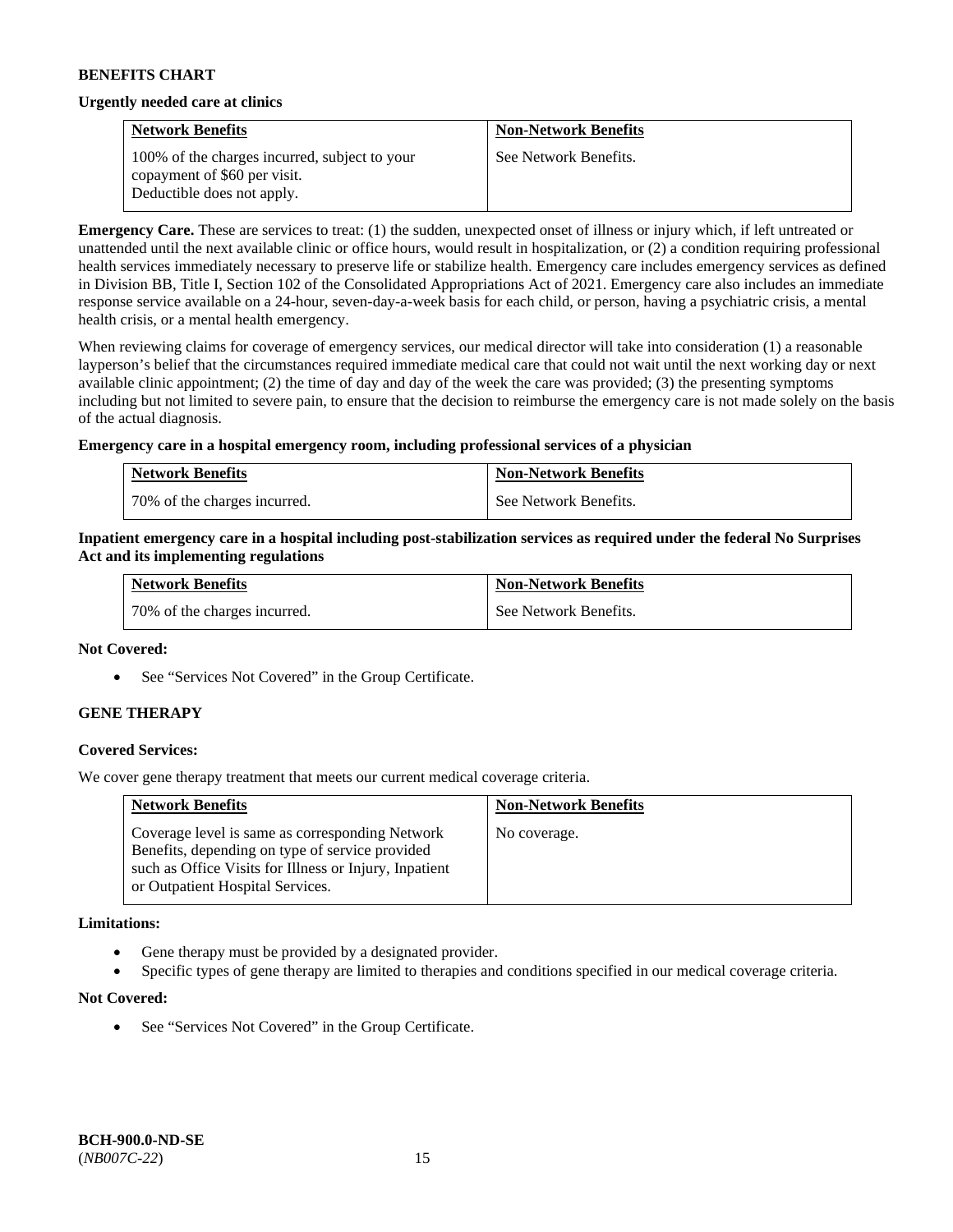## **HEALTH EDUCATION**

## **Covered Services:**

We cover education for preventive services and education for the management of chronic health problems (such as diabetes). Coverage includes medical nutrition therapy, that is provided by a certified, registered, or licensed health care professional working in a program consistent with the national standards of diabetes self-management education as established by the American Diabetes Association.

| <b>Network Benefits</b>                                     | <b>Non-Network Benefits</b>  |
|-------------------------------------------------------------|------------------------------|
| 100% of the charges incurred.<br>Deductible does not apply. | 50% of the charges incurred. |

### **Not Covered:**

• See "Services Not Covered" in the Group Certificate.

### **HOME HEALTH SERVICES**

### **Covered Services:**

We cover skilled nursing services, physical therapy, occupational therapy, speech therapy, respiratory therapy and other therapeutic services, non-routine prenatal and postnatal services, routine postnatal well child visits (as described in the Medical Coverage Criteria), phototherapy services for newborns, home health aide services and other eligible home health services when provided in your home, if you are homebound (i.e., unable to leave home without considerable effort due to a medical condition. Lack of transportation does not constitute homebound status). For phototherapy services for newborns and high risk prenatal services, supplies and equipment are included.

We cover total parenteral nutrition/intravenous ("TPN/IV") therapy, equipment, supplies and drugs in connection with IV therapy. IV line care kits are covered under Durable Medical Equipment.

You do not need to be homebound to receive total parenteral nutrition/intravenous ("TPN/IV") therapy.

We cover palliative care benefits. Palliative care includes symptom management, education and establishing goals of care. We waive the requirement that you be homebound for a limited number of home visits for palliative care (as shown in this Benefits Chart), if you have a life-threatening, non-curable condition which has a prognosis of survival of two years or less. Additional palliative care visits are eligible under the home health services benefit if you are homebound and meet all other requirements defined in this section.

Home health services are eligible and covered only when:

- medically necessary; and
- provided as rehabilitative care, terminal care or maternity care; and
- ordered by a physician, and included in the written home care plan.

**Physical therapy, occupational therapy, speech therapy, respiratory therapy, home health aide services and palliative care**

#### **Primary Care Providers**

| <b>Network Benefits</b>                                                                                     | <b>Non-Network Benefits</b>  |
|-------------------------------------------------------------------------------------------------------------|------------------------------|
| 100% of the charges incurred, subject to your<br>copayment of \$30 per visit.<br>Deductible does not apply. | 50% of the charges incurred. |

#### **Specialty Care Providers**

| <b>Network Benefits</b>                                                                                     | <b>Non-Network Benefits</b>  |
|-------------------------------------------------------------------------------------------------------------|------------------------------|
| 100% of the charges incurred, subject to your<br>copayment of \$60 per visit.<br>Deductible does not apply. | 50% of the charges incurred. |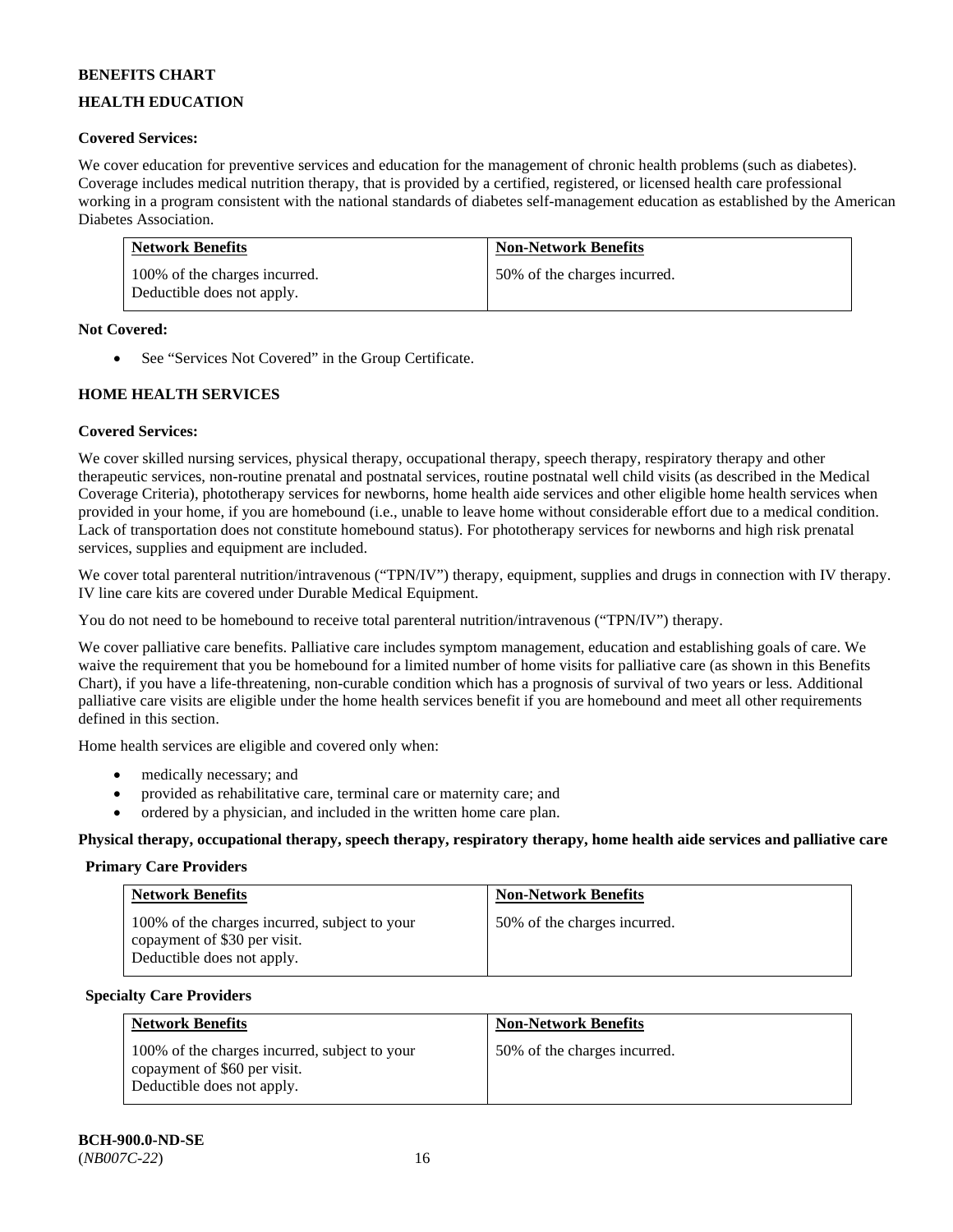### **TPN/IV therapy, skilled nursing services, non-routine prenatal/postnatal services and phototherapy**

| <b>Network Benefits</b>                                     | <b>Non-Network Benefits</b>  |
|-------------------------------------------------------------|------------------------------|
| 100% of the charges incurred.<br>Deductible does not apply. | 50% of the charges incurred. |

Each 24-hour visit (or shifts of up to 24-hour visits) equals one visit and counts toward the Maximum visits for all other services shown below. Any visit that lasts less than 24 hours, regardless of the length of the visit, will count as one visit toward the Maximum visits for all other services shown below. All visits must be medically necessary and benefit eligible.

#### **Routine postnatal well child visits**

| <b>Network Benefits</b>                                     | <b>Non-Network Benefits</b>  |
|-------------------------------------------------------------|------------------------------|
| 100% of the charges incurred.<br>Deductible does not apply. | 50% of the charges incurred. |

### **Maximum visits for palliative care**

If you are eligible to receive palliative care in the home and you are not homebound, there is a maximum of 12 visits per calendar year.

### **Maximum visits for all other services**

All other home health services are limited to 40 visits per calendar year. The routine postnatal well child visit does not count toward the visit limit.

#### **Limitations:**

- Home health services are not provided as a substitute for a primary caregiver in the home or as relief (respite) for a primary caregiver in the home. We will not reimburse family members or residents in your home for the above services.
- A service shall not be considered a skilled nursing service merely because it is performed by, or under the direct supervision of, a licensed nurse. Where a service (such as tracheotomy suctioning or ventilator monitoring) or like services, can be safely and effectively performed by a non-medical person (or self-administered), without the direct supervision of a licensed nurse, the service shall not be regarded as a skilled nursing service, whether or not a skilled nurse actually provides the service. The unavailability of a competent person to provide a non-skilled service shall not make it a skilled service when a skilled nurse provides it. Only the skilled nursing component of so-called "blended" services (i.e. services which include skilled and non-skilled components) are covered under this Benefits Chart.

#### **Not Covered:**

- Financial or legal counseling services.
- Housekeeping or meal services in your home.
- Private duty nursing services.
- Vocational rehabilitation and recreational or educational therapy. Recreation therapy is therapy provided solely for the purpose of recreation, including but not limited to: (a) requests for physical therapy or occupational therapy to improve athletic ability, and (b) braces or guards to prevent sports injuries.
- See "Services Not Covered" in the Group Certificate.

### **HOME HOSPICE SERVICES**

#### **Applicable Definitions:**

**Part-time.** This is up to two hours of service per day, more than two hours is considered continuous care.

**Continuous Care.** This is from two to twelve hours of service per day provided by a registered nurse, licensed practical nurse, or home health aide, during a period of crisis in order to maintain a terminally ill patient at home.

**Appropriate Facility.** This is a nursing home, hospice residence, or other inpatient facility.

| <b>BCH-900.0-ND-SE</b> |  |
|------------------------|--|
| $(NB007C-22)$          |  |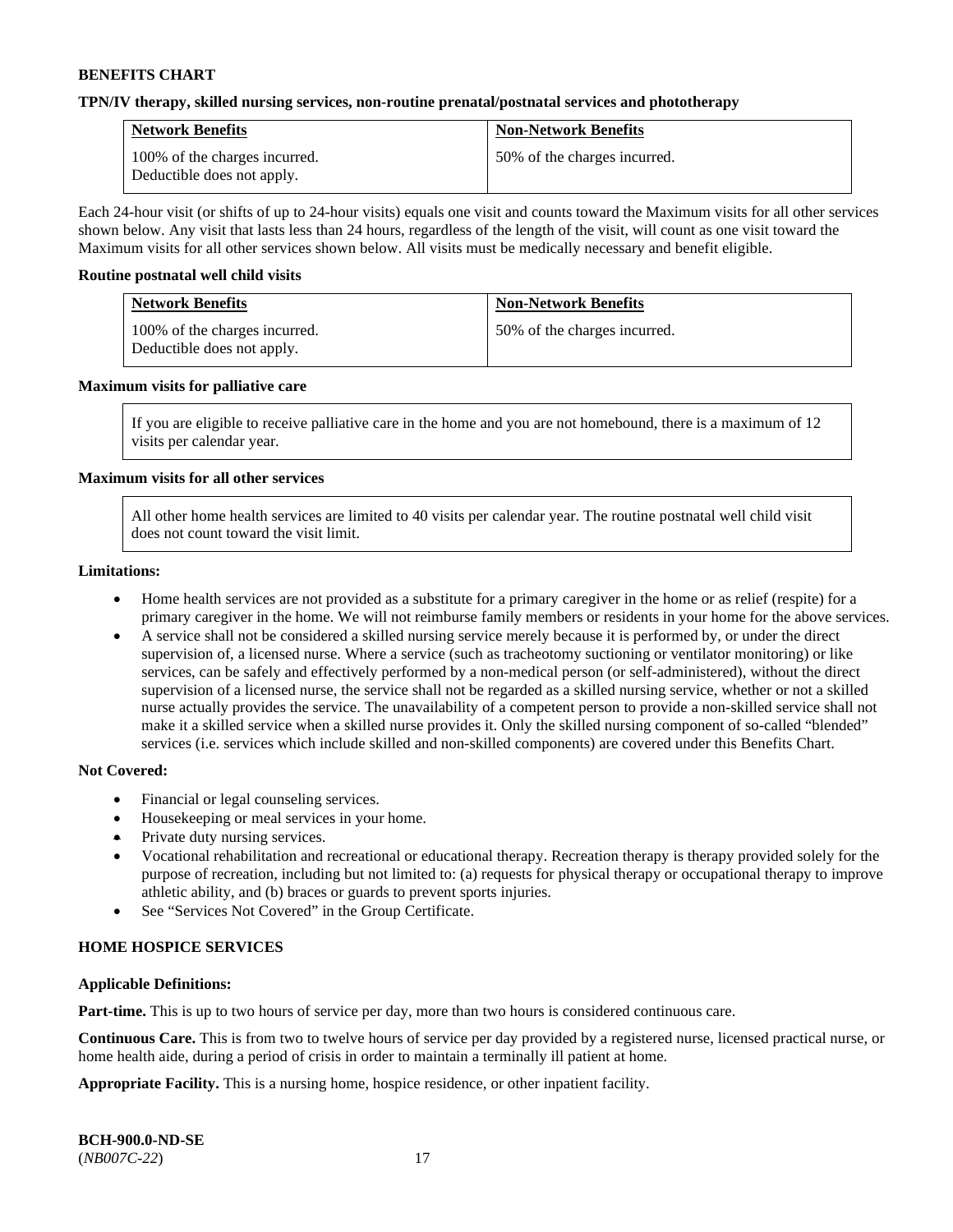**Custodial Care Related to Hospice Services.** This means providing assistance in the activities of daily living and the care needed by a terminally ill patient which can be provided by primary caregiver (i.e., family member or friend) who is responsible for the patient's home care.

## **Covered Services:**

**Home Hospice Program.** We cover the services described below if you are terminally ill and accepted as a home hospice program participant. You must meet the eligibility requirements of the program, and elect to receive services through the home hospice program. The services will be provided in your home, with inpatient care available when medically necessary as described below. If you elect to receive hospice services, you do so in lieu of curative treatment for your terminal illness for the period you are enrolled in the home hospice program.

**Eligibility:** In order to be eligible to be enrolled in the home hospice program, you must: (1) be a terminally ill patient (prognosis of six months or less); (2) have chosen a palliative treatment focus (i.e., emphasizing comfort and supportive services rather than treatment attempting to cure the disease or condition); and (3) continue to meet the terminally ill prognosis as reviewed by our medical director or his or her designee over the course of care. You may withdraw from the home hospice program at any time.

**Eligible Services:** Hospice services include the following services provided in accordance with an approved hospice treatment plan.

- Home Health Services:
	- o Part-time care provided in your home by an interdisciplinary hospice team (which may include a physician, nurse, social worker, and spiritual counselor) and medically necessary home health services are covered.
	- o One or more periods of continuous care in your home or in a setting which provides day care for pain or symptom management, when medically necessary, will be covered.
	- Inpatient Services: We cover medically necessary inpatient services.
- Other Services:
	- o Respite care is covered for care in your home or in an appropriate facility, to give your primary caregivers (i.e., family members or friends) rest and/or relief when necessary in order to maintain a terminally ill patient at home.
	- o Medically necessary medications for pain and symptom management.
	- o Semi-electric hospital beds and other durable medical equipment are covered.
	- o Emergency and non-emergency care is covered.

| <b>Network Benefits</b>                                     | <b>Non-Network Benefits</b>  |
|-------------------------------------------------------------|------------------------------|
| 100% of the charges incurred.<br>Deductible does not apply. | 50% of the charges incurred. |

Respite care is limited to five days per episode and respite care and continuous care combined are limited to 30 days.

### **Not Covered:**

- Financial or legal counseling services.
- Housekeeping or meal services in your home.
- Custodial or maintenance care related to hospice services, whether provided in the home or in a nursing home.
- Any service not specifically described as covered services under this home hospice services benefits.
- Any services provided by members of your family or residents in your home.
- See "Services Not Covered" in the Group Certificate.

### **HOSPITAL AND SKILLED NURSING FACILITY SERVICES**

#### **Covered Services:**

We cover services as described below.

### **Medical or surgical hospital services**

**Inpatient hospital services:** We cover the following medical or surgical services, for the treatment of acute illness or injury, which require the level of care only provided in an acute care facility. These services must be authorized by a physician.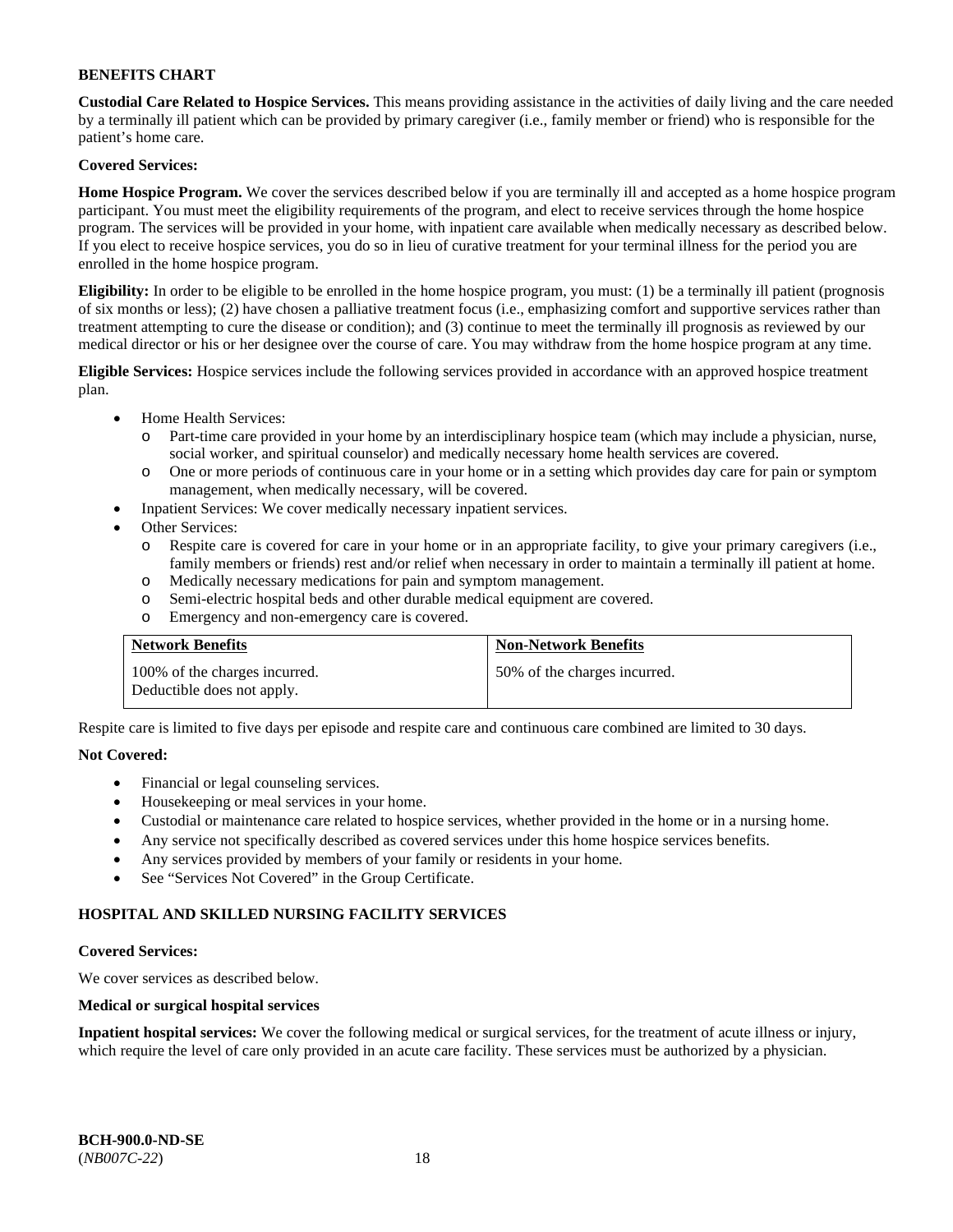Inpatient hospital services include: room and board; the use of operating or maternity delivery rooms; intensive care facilities; newborn nursery facilities; general nursing care, anesthesia, laboratory and diagnostic imaging services, reconstructive surgery, radiation therapy, physical therapy, prescription drugs or other medications administered during treatment, blood and blood products (unless replaced), and blood derivatives, and other diagnostic or treatment related hospital services; physician and other professional medical and surgical services provided while in the hospital, including gender confirmation surgery that meets medical coverage criteria.

Services for items for personal convenience, such as television rental, are not covered.

Group health plans and health insurance issuers generally may not, under Federal law, restrict benefits for any hospital length of stay in connection with childbirth for the mother of newborn child to less than 48 hours following a vaginal delivery, or less than 96 hours following a caesarean section. However, Federal law generally does not prohibit the mother's or newborn's attending provider, after consulting with the mother, from discharging the mother or her newborn earlier than 48 hours (or 96 hours as applicable). In any case plans and issuers may not, under Federal law, require that a provider obtain authorization from the plan or the insurance issuer for prescribing a length of stay not in excess of 48 hours (or 96 hours).

| <b>Network Benefits</b>      | <b>Non-Network Benefits</b>  |
|------------------------------|------------------------------|
| 70% of the charges incurred. | 50% of the charges incurred. |

Each insured's admission or confinement, including that of a newborn child, is separate and distinct from the admission or confinement of any other insured.

**Outpatient hospital, ambulatory care or surgical facility services:** We cover the following medical and surgical services, for diagnosis or treatment of illness or injury on an outpatient basis. These services must be authorized by a physician.

Outpatient services include: use of operating rooms, maternity delivery rooms or other outpatient departments, rooms or facilities; and the following outpatient services: general nursing care, anesthesia, laboratory and diagnostic imaging services, reconstructive surgery, radiation therapy, physical therapy, drugs administered during treatment, blood and blood products (unless replaced), and blood derivatives, and other diagnostic or treatment related outpatient services; physician and other professional medical and surgical services provided while an outpatient, including gender confirmation surgery that meets medical coverage criteria.

For Network Benefits, non-emergent, scheduled outpatient Magnetic Resonance Imaging (MRI) and Computed Tomography (CT) must be provided at a designated facility. Your physician or facility will obtain or verify prior authorization for these services, as needed.

| <b>Network Benefits</b>      | <b>Non-Network Benefits</b>  |
|------------------------------|------------------------------|
| 70% of the charges incurred. | 50% of the charges incurred. |

To see the benefit level for diagnostic imaging services, laboratory services and physical therapy, see the benefits under Diagnostic Imaging Services, Laboratory Services and Physical Therapy in this Benefits Chart.

**Skilled nursing facility care:** We cover room and board, daily skilled nursing and related ancillary services for post-acute treatment and rehabilitative care of illness or injury, that meets medical coverage criteria.

| <b>Network Benefits</b>                      | <b>Non-Network Benefits</b>                  |
|----------------------------------------------|----------------------------------------------|
| 70% of the charges incurred.                 | 50% of the charges incurred.                 |
| Limited to 30 day maximum per calendar year. | Limited to 30 day maximum per calendar year. |

Each day of services provided under the Network Benefits and Non-Network Benefits, combined, counts toward the maximums shown above.

### **Not Covered:**

- Services for items for personal convenience, such as television rental, are not covered.
- See "Services Not Covered" in the Group Certificate.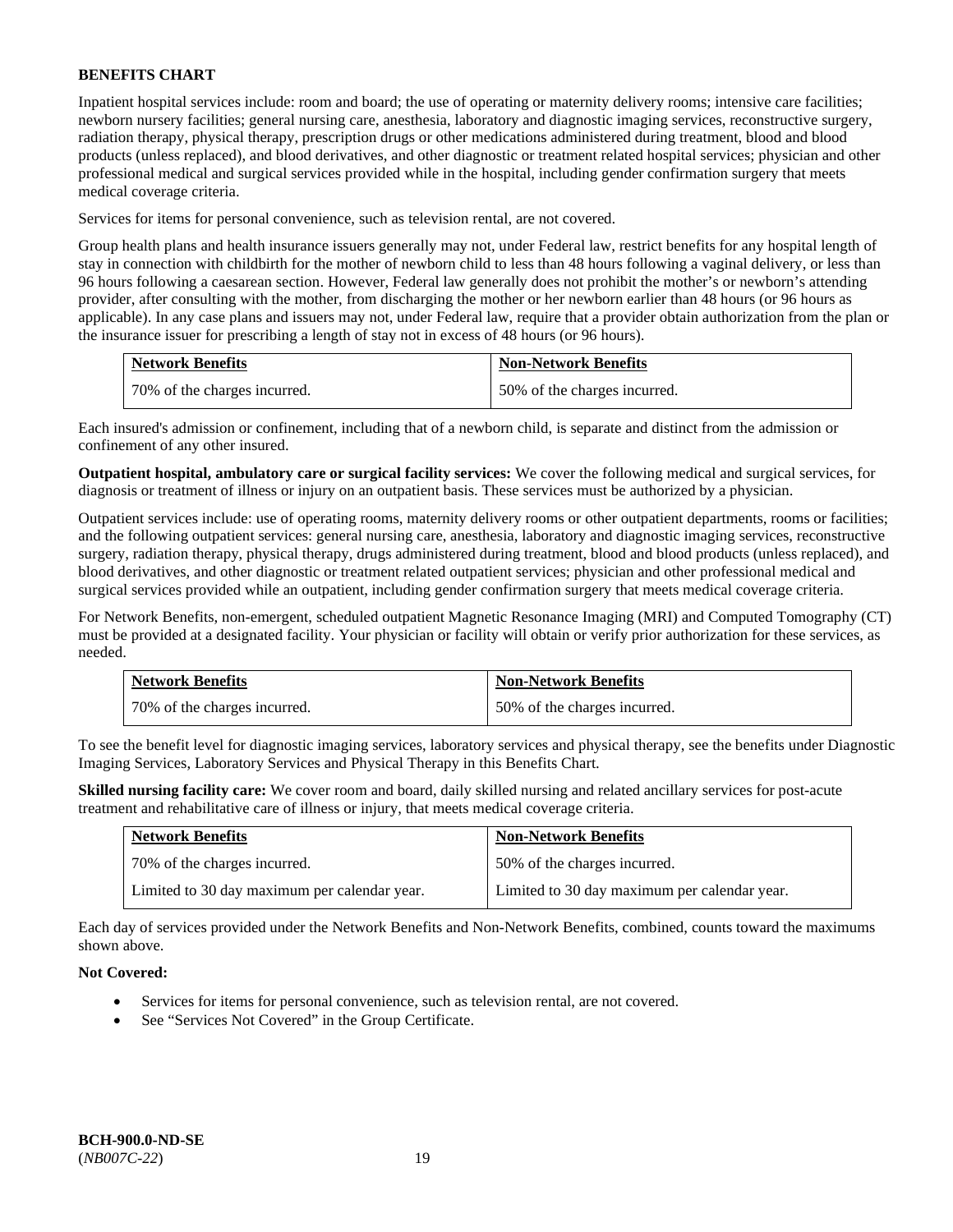## **INFERTILITY DIAGNOSIS**

### **Covered Services:**

We cover the diagnosis of infertility. These services include diagnostic procedures and tests provided in connection with an infertility evaluation, office visits and consultations to diagnose infertility.

| <b>Network Benefits</b>      | <b>Non-Network Benefits</b>  |
|------------------------------|------------------------------|
| 70% of the charges incurred. | 50% of the charges incurred. |
| Deductible does not apply.   |                              |

Coverage is limited to office visits and consultations to diagnose infertility. Treatment is not covered.

### **Not Covered:**

- Infertility/fertility treatment, including but not limited to, office visits, laboratory services, diagnostic imaging services and fertility drugs, reversal of sterilization, and sperm, ova or embryo acquisition, retrieval or storage; however, we do cover office visits and consultations to diagnose infertility.
- Services related to the establishment of surrogate pregnancy and fees for a surrogate. However, pregnancy and maternity services are covered for an insured under this Benefits Chart, including a surrogate pregnancy.
- See "Services Not Covered" in the Group Certificate.

### **LABORATORY SERVICES**

#### **Covered Services:**

We cover laboratory tests when ordered by a provider and provided in a clinic or outpatient hospital facility. To see the benefit level for inpatient hospital or skilled nursing facility services, see benefits under "Inpatient Hospital and Skilled Nursing Facility Services" in this Benefits Chart.

#### **Prostate-specific antigen (PSA) testing**

| <b>Network Benefits</b>                                     | <b>Non-Network Benefits</b>  |
|-------------------------------------------------------------|------------------------------|
| 100% of the charges incurred.<br>Deductible does not apply. | 50% of the charges incurred. |

#### **All other laboratory services**

#### **Services for illness or injury**

| <b>Network Benefits</b>                                     | <b>Non-Network Benefits</b>  |
|-------------------------------------------------------------|------------------------------|
| 100% of the charges incurred.<br>Deductible does not apply. | 50% of the charges incurred. |

#### **Preventive services**

Laboratory services associated with preventive services are covered at the benefit level shown in the "Preventive Services" section of this Benefits Chart.

#### **Not Covered:**

See "Services Not Covered" in the Group Certificate.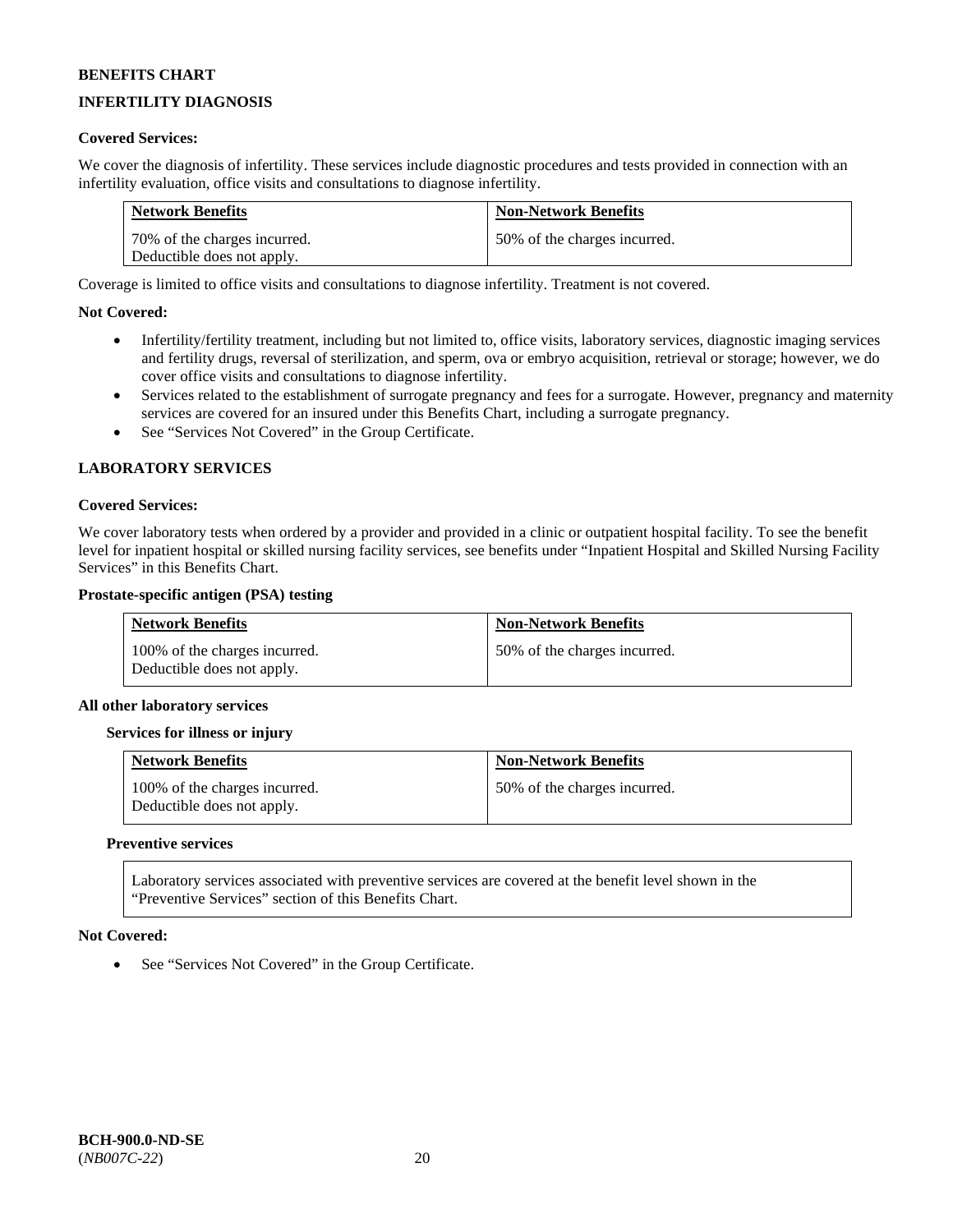## **MASTECTOMY RECONSTRUCTION BENEFIT**

### **Covered Services:**

We cover reconstruction of the breast on which the mastectomy has been performed; surgery and reconstruction of the other breast to produce symmetrical appearance, and prostheses and physical complications of all stages of mastectomy, including lymphedemas.

| <b>Network Benefits</b>                                | <b>Non-Network Benefits</b>                            |
|--------------------------------------------------------|--------------------------------------------------------|
| Coverage level is same as corresponding Network        | Coverage level is same as corresponding Non-           |
| Benefits, depending on type of service provided,       | Network Benefits, depending on type of service         |
| such as Office Visits for Illness or Injury, Inpatient | provided, such as Office Visits for Illness or Injury, |
| or Outpatient Hospital Services.                       | Inpatient or Outpatient Hospital Services.             |

### **Not Covered:**

• See "Services Not Covered" in the Group Certificate.

## **MEDICATION THERAPY DISEASE MANAGEMENT PROGRAM**

### **Covered Services:**

If you meet our criteria for coverage, you may qualify for our Medication Therapy Disease Management program.

The program covers consultations with a designated pharmacist.

Covered services are based on established medical policies, which are subject to periodic review and modification by the medical directors. These medical policies (medical coverage criteria) are available online by logging on to your "*my*HealthPartners" account a[t healthpartners.com](http://www.healthpartners.com/) or by calling Member Services.

| <b>Network Benefits</b>                                     | <b>Non-Network Benefits</b> |
|-------------------------------------------------------------|-----------------------------|
| 100% of the charges incurred.<br>Deductible does not apply. | No coverage.                |

#### **Not Covered:**

See "Services Not Covered" in the Group Certificate.

### **OFFICE VISITS FOR ILLNESS OR INJURY**

#### **Covered Services:**

We cover the following when medically necessary: professional medical and surgical services and related supplies, including biofeedback, of physicians and other health care providers; blood and blood products (unless replaced) and blood derivatives.

We cover diagnosis and treatment of illness or injury to the eyes. Where contact or eyeglass lenses are prescribed as medically necessary for the post-operative treatment of cataracts or for the treatment of aphakia, acute or chronic corneal pathology, or keratoconus, we cover the initial evaluation, lenses and fitting. Insureds must pay for lens replacement beyond the initial pair.

Services received via video, e-visit or telephone are covered under the "Telehealth/Telemedicine Services" section.

#### **Office visits**

### **Primary Care Providers**

| <b>Network Benefits</b>                                                                                     | <b>Non-Network Benefits</b>  |
|-------------------------------------------------------------------------------------------------------------|------------------------------|
| 100% of the charges incurred, subject to your<br>copayment of \$30 per visit.<br>Deductible does not apply. | 50% of the charges incurred. |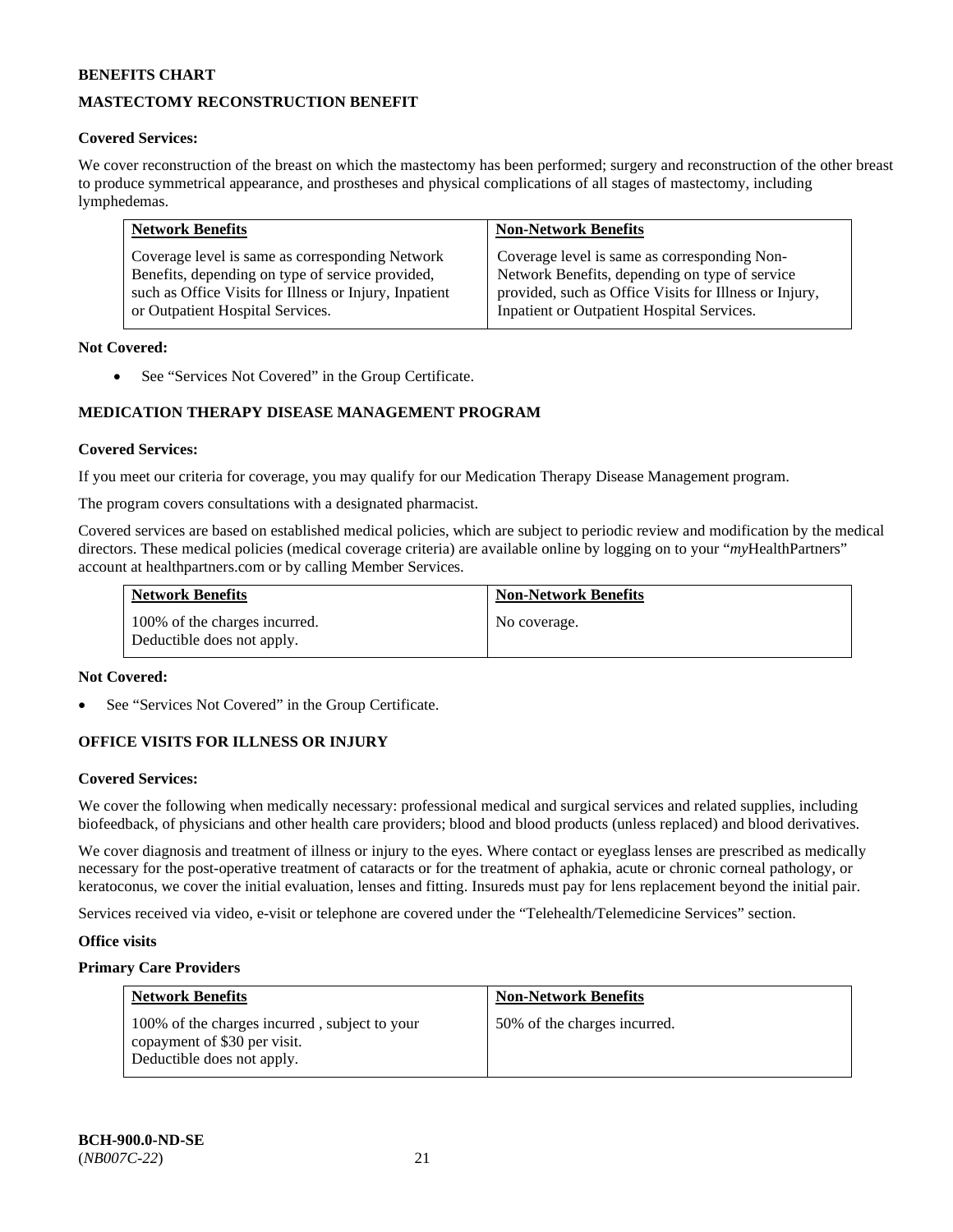#### **Specialty Care Providers**

| <b>Network Benefits</b>                                                                                     | <b>Non-Network Benefits</b>  |
|-------------------------------------------------------------------------------------------------------------|------------------------------|
| 100% of the charges incurred, subject to your<br>copayment of \$60 per visit.<br>Deductible does not apply. | 50% of the charges incurred. |

#### **Convenience clinics**

| <b>Network Benefits</b>                                                                                     | <b>Non-Network Benefits</b>  |
|-------------------------------------------------------------------------------------------------------------|------------------------------|
| 100% of the charges incurred, subject to your<br>copayment of \$15 per visit.<br>Deductible does not apply. | 50% of the charges incurred. |

### **Injections administered in a physician's office, other than immunizations**

### **Allergy injections**

| <b>Network Benefits</b>                                                                                              | <b>Non-Network Benefits</b>  |
|----------------------------------------------------------------------------------------------------------------------|------------------------------|
| 100% of the charges incurred, subject to your<br>copayment of \$2 per date of service.<br>Deductible does not apply. | 50% of the charges incurred. |

#### **All other injections**

| <b>Network Benefits</b>                                                                                              | <b>Non-Network Benefits</b>  |
|----------------------------------------------------------------------------------------------------------------------|------------------------------|
| 100% of the charges incurred, subject to your<br>copayment of \$2 per date of service.<br>Deductible does not apply. | 50% of the charges incurred. |

## **Not Covered:**

- Court ordered treatment.
- See "Services Not Covered" in the Group Certificate.

### **PEDIATRIC EYEWEAR**

### **Covered Services:**

We cover pediatric eyewear for children.

Routine eye exams are covered under the "Preventive Services" section.

| <b>Network Benefits</b>      | <b>Non-Network Benefits</b> |
|------------------------------|-----------------------------|
| 70% of the charges incurred. | No coverage.                |

#### **Limitations:**

- Coverage under this provision will continue until the end of the month in which the child turns age 19.
- Limited to one of the following per calendar year:
	- o one pair of eyeglasses including one set of prescription lenses, frames from our designated eyewear collection, and anti-scratch coating; or
	- o one pair of non-disposable contact lenses; or
	- o a one-year supply of disposable contact lenses.
- Contact lens fittings are limited to two per calendar year.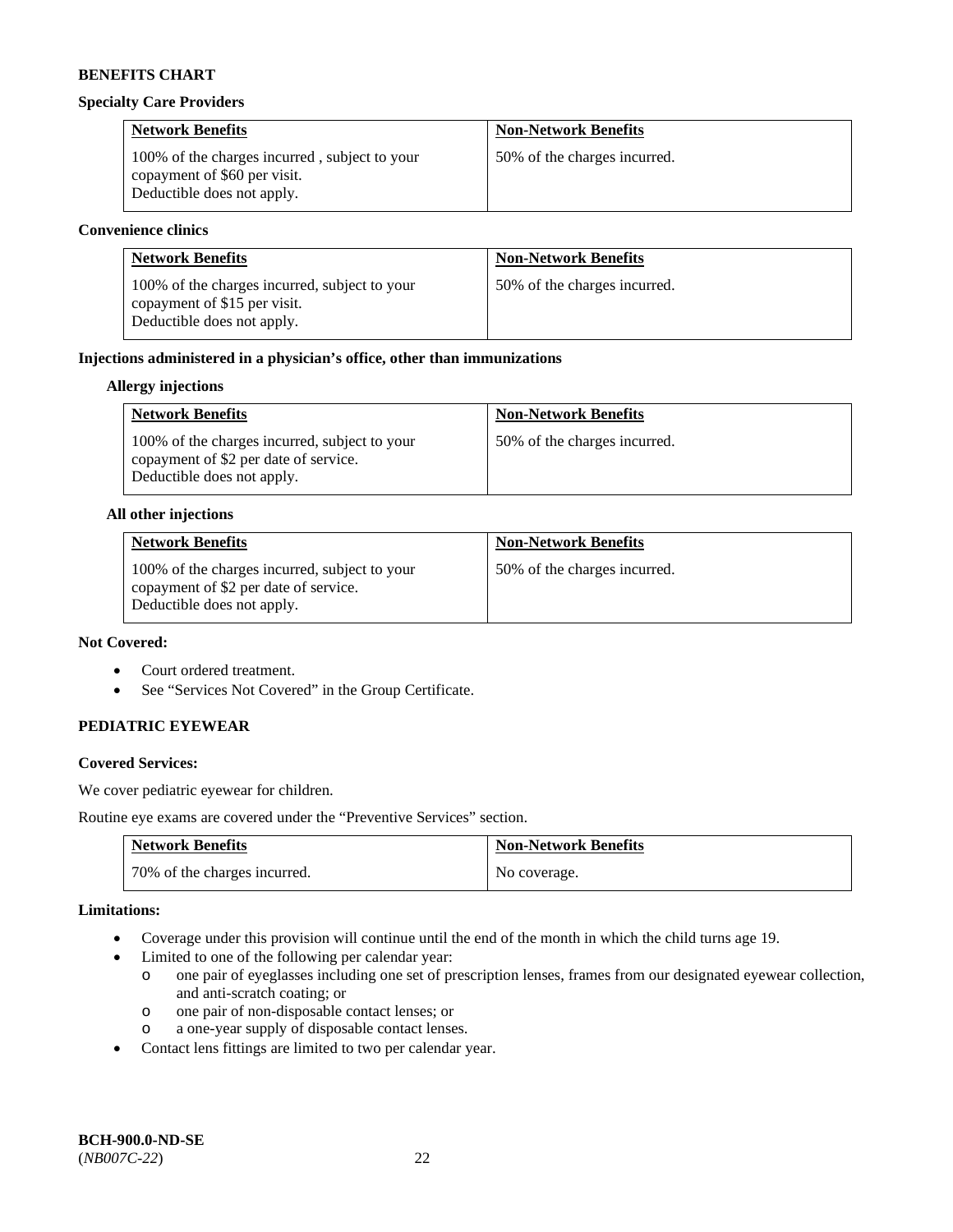## **Not Covered:**

- Frames that are not included in our designated eyewear collection. However, one pair of lenses will be covered if an insured
- chooses frames outside our designated eyewear collection.
- More than one pair of lenses or frames or non-disposable contacts per calendar year, regardless of the reason. This includes replacement of eyeglasses or contact lenses due to loss, breakage, theft, or change in prescription.
- Safety glasses or goggles for sports or vocational reasons.
- Upgrades including, but not limited to, UV protection and no-line multifocal lenses.
- See "Services Not Covered" in the Group Certificate.

## **PHYSICAL THERAPY, OCCUPATIONAL THERAPY AND SPEECH THERAPY**

### **Covered Services:**

We cover the following physical therapy, occupational therapy and speech therapy services:

- Medically necessary rehabilitative care to correct the effects of illness or injury.
- Habilitative care rendered for congenital, developmental or medical conditions which have significantly limited the successful initiation of normal speech and normal motor development.

Massage therapy which is performed in conjunction with other treatment/modalities by a physical or occupational therapist, is part of a prescribed treatment plan and is not billed separately is covered.

We cover services provided in a clinic. We also cover physical therapy provided in an outpatient hospital facility. To see the benefit level for inpatient hospital or skilled nursing facility services, see benefits under "Inpatient Hospital and Skilled Nursing Facility Services."

### **Rehabilitative care**

### **Primary Care Providers**

| <b>Network Benefits</b>                                                                                     | <b>Non-Network Benefits</b>  |
|-------------------------------------------------------------------------------------------------------------|------------------------------|
| 100% of the charges incurred, subject to your<br>copayment of \$30 per visit.<br>Deductible does not apply. | 50% of the charges incurred. |

### **Specialty Care Providers**

| <b>Network Benefits</b>                                                                                     | <b>Non-Network Benefits</b>  |
|-------------------------------------------------------------------------------------------------------------|------------------------------|
| 100% of the charges incurred, subject to your<br>copayment of \$60 per visit.<br>Deductible does not apply. | 50% of the charges incurred. |

#### **Maximum Visits**

- Physical Therapy is limited to 30 visits per calendar year.
- Occupational Therapy is limited to 30 visits per calendar year.
- Speech Therapy is limited to 30 visits per calendar year.

Visit limits by a Primary Care Provider and/or Specialty Care Provider are combined.

### **Habilitative care**

### **Primary Care Providers**

| <b>Network Benefits</b>                                                                                     | <b>Non-Network Benefits</b>  |
|-------------------------------------------------------------------------------------------------------------|------------------------------|
| 100% of the charges incurred, subject to your<br>copayment of \$30 per visit.<br>Deductible does not apply. | 50% of the charges incurred. |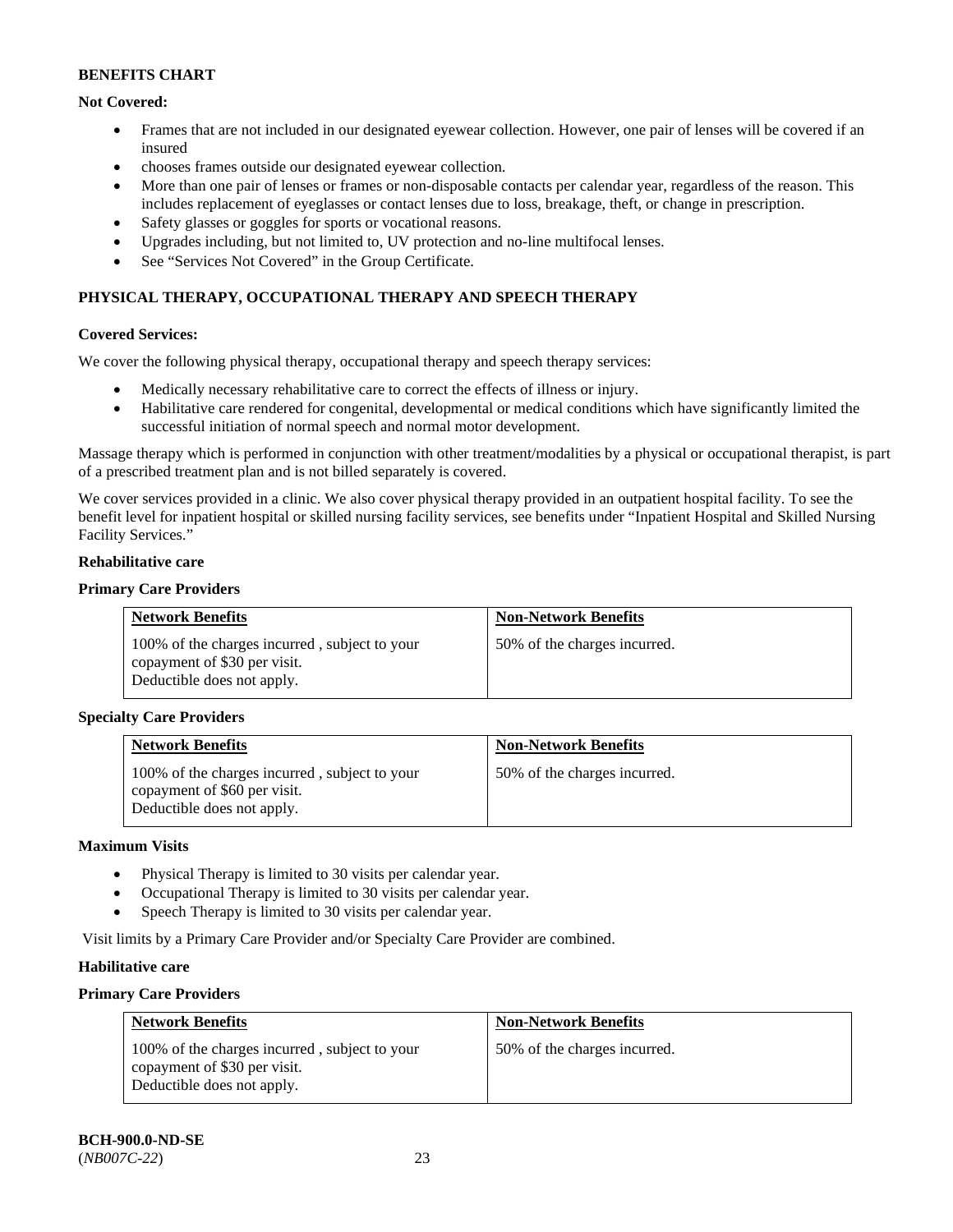#### **Specialty Care Providers**

| <b>Network Benefits</b>                                                                                     | <b>Non-Network Benefits</b>  |
|-------------------------------------------------------------------------------------------------------------|------------------------------|
| 100% of the charges incurred, subject to your<br>copayment of \$60 per visit.<br>Deductible does not apply. | 50% of the charges incurred. |

### **Maximum Visits**

- Physical Therapy is limited to 30 visits per calendar year.
- Occupational Therapy is limited to 30 visits per calendar year.
- Speech Therapy is limited to 30 visits per calendar year.
- Visit limits by a Primary Care Provider and/or Specialty Care Provider are combined.

### **Not Covered:**

- Massage therapy for the purpose of comfort or convenience of the insured.
- See "Services Not Covered" in the Group Certificate.

### **PRE-DIABETES DISEASE MANAGEMENT PROGRAM**

### **Covered Services:**

If you meet our criteria for coverage, you may qualify for the Pre-diabetes Disease Management Program through Omada Health. The program covers group health coaching which focuses on weight loss, exercise, behavior modification and health education at select locations determined by the plan.

| <b>Network Benefits</b>                                     | <b>Non-Network Benefits</b> |
|-------------------------------------------------------------|-----------------------------|
| 100% of the charges incurred.<br>Deductible does not apply. | Not applicable.             |

#### **Not Covered:**

See "Services Not Covered" in the Group Certificate.

### **PRESCRIPTION DRUG SERVICES**

### **Covered Services:**

We cover prescription drugs and medications, which can be self-administered or are administered in a physician's office. We cover off-label use of formulary drugs to treat cancer if the drug is recognized for the treatment of cancer in an authoritative compendia used by the Medicare program and when an appropriate level of evidence or medical necessity is met.

### **For Network benefits, drugs and medications must be obtained at a Network Pharmacy.**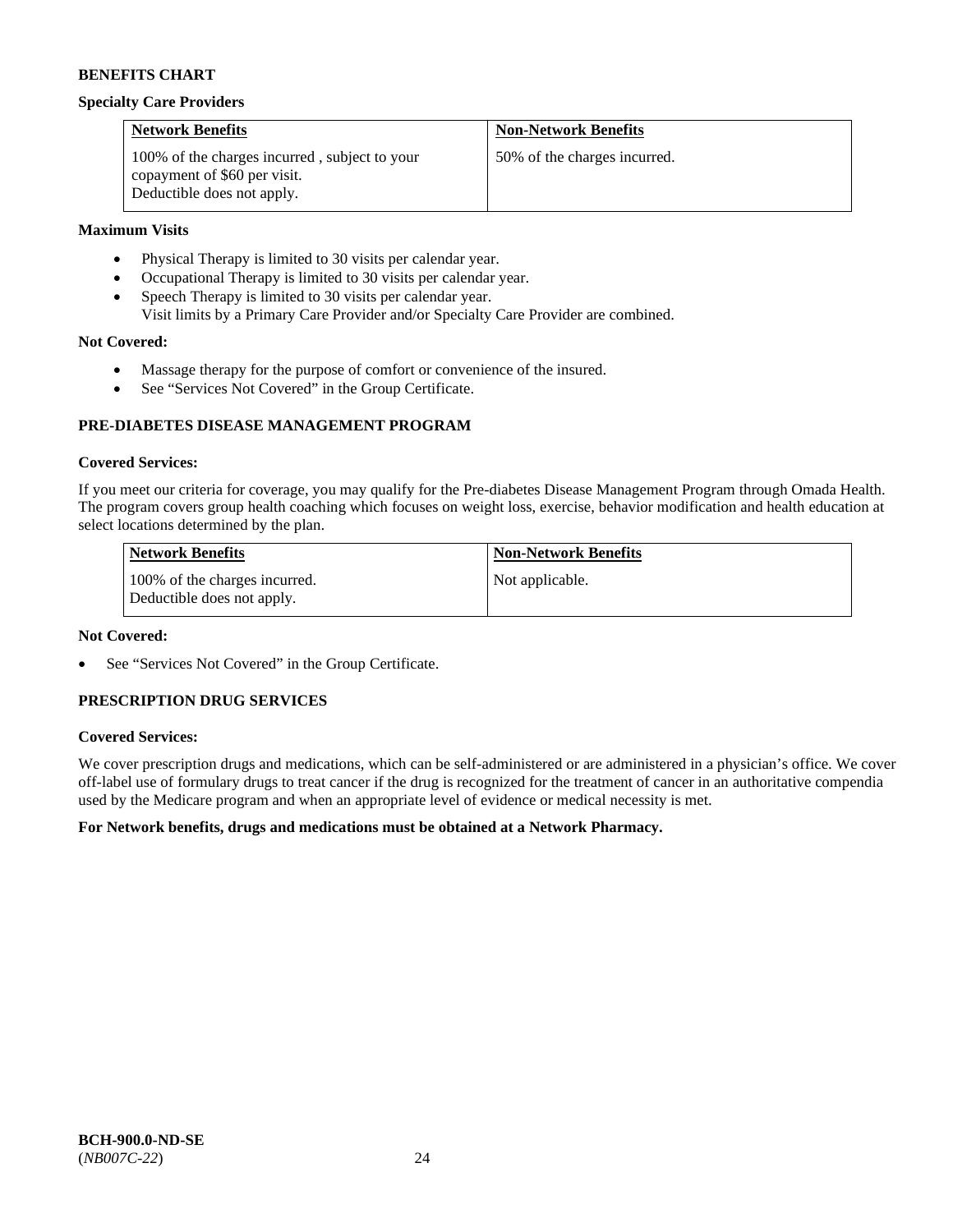### **If a copayment is required, you must pay one copayment for each 31-day supply, or portion thereof unless otherwise indicated below.**

## **Outpatient drugs (except as specified below)**

| <b>Network Benefits</b>                                                                                      | <b>Non-Network Benefits</b>  |
|--------------------------------------------------------------------------------------------------------------|------------------------------|
| 100% of the charges incurred, subject to your<br>copayment of \$5 for generic low cost formulary<br>drugs.   | 50% of the charges incurred. |
| 100% of the charges incurred, subject to your<br>copayment of \$25 for generic high cost formulary<br>drugs. |                              |
| 100% of the charges incurred, subject to your<br>copayment of \$60 for brand name formulary drugs.           |                              |
| In no event will your cost for a formulary insulin<br>drug exceed \$25.                                      |                              |
| Non-formulary drugs are covered at 100% of the<br>charges incurred, subject to your copayment of<br>\$150.   |                              |
| Deductible does not apply.                                                                                   |                              |

## **Mail order drugs**

| <b>Network Benefits</b>                                                                                                                                                          | <b>Non-Network Benefits</b>                                                       |
|----------------------------------------------------------------------------------------------------------------------------------------------------------------------------------|-----------------------------------------------------------------------------------|
| For your convenience, you may also get up to a 93-<br>day supply of outpatient prescription drugs that can<br>be self-administered through the designated mail<br>order service. | Mail order drugs are only available through the<br>designated mail order service. |
| Specialty Drugs are not available through the mail<br>order service.                                                                                                             |                                                                                   |

### **Specialty drugs that are self-administered**

| <b>Network Benefits</b>                                    | <b>Non-Network Benefits</b> |
|------------------------------------------------------------|-----------------------------|
| 80% of the charges incurred.<br>Deductible does not apply. | No coverage.                |

For Network Benefits, Specialty Drugs are limited to drugs on the specialty drug list and must be obtained from a designated vendor.

## **Drugs for the treatment of growth deficiency**

| <b>Network Benefits</b>                                    | <b>Non-Network Benefits</b>  |
|------------------------------------------------------------|------------------------------|
| 70% of the charges incurred.<br>Deductible does not apply. | 50% of the charges incurred. |

For Network Benefits, Growth Deficiency Drugs are limited to drugs on the specialty drug list and must be obtained from a designated vendor.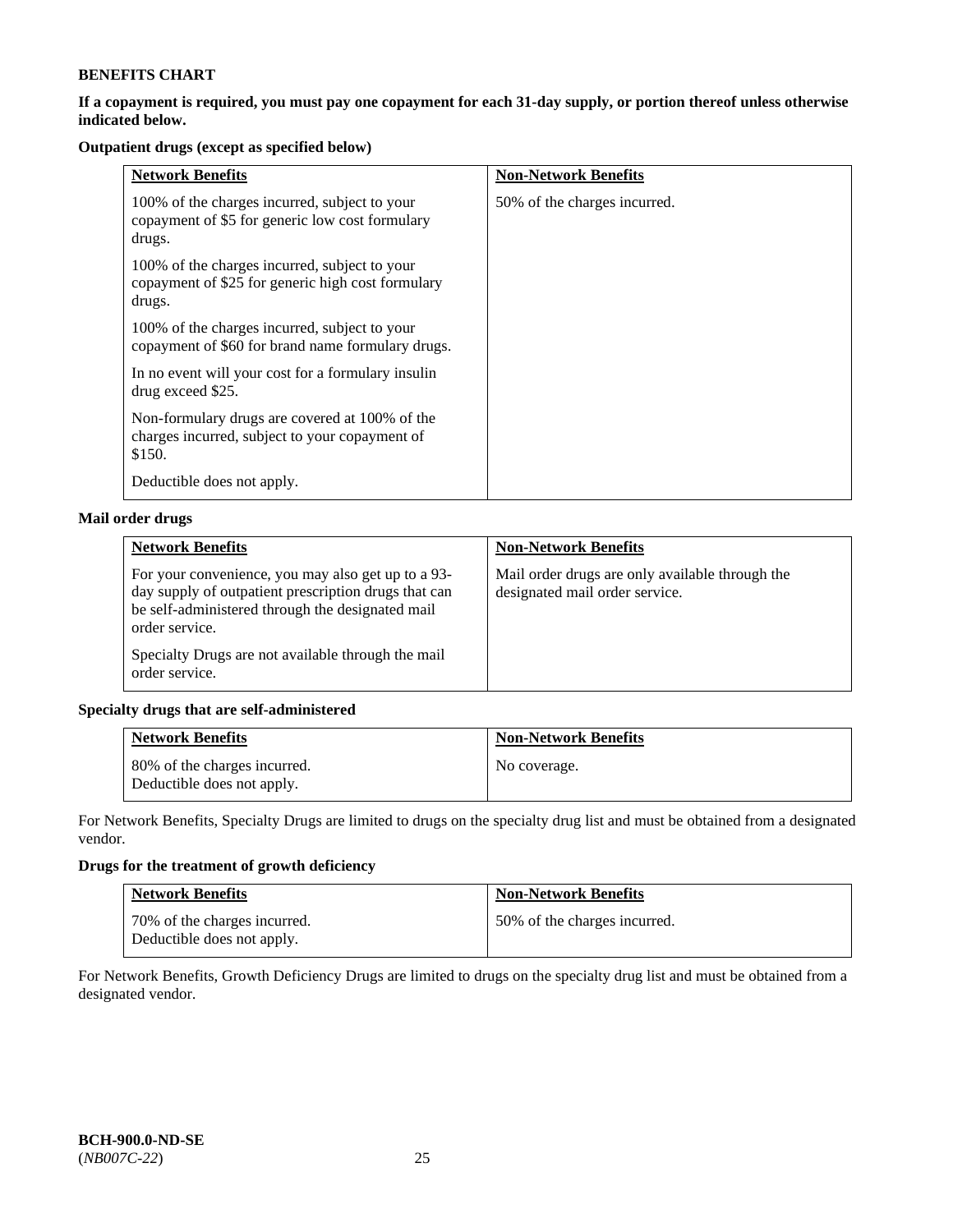**Tobacco cessation drugs are covered for all FDA-approved tobacco cessation drugs (including over-the-counter drugs) for a minimum of 90 days**

| <b>Network Benefits</b>                                     | <b>Non-Network Benefits</b>  |
|-------------------------------------------------------------|------------------------------|
| 100% of the charges incurred.<br>Deductible does not apply. | 50% of the charges incurred. |

### **Contraceptive drugs**

| <b>Network Benefits</b>                                                                                                                                            | <b>Non-Network Benefits</b>  |
|--------------------------------------------------------------------------------------------------------------------------------------------------------------------|------------------------------|
| 100% of the charges incurred for formulary drugs.<br>Deductible does not apply.                                                                                    | 50% of the charges incurred. |
| If a physician requests that a non-formulary<br>contraceptive drug be dispensed as written, the drug<br>will be covered at 100%, not subject to the<br>deductible. |                              |

**ACA preventive medications.** We cover preventive medications currently recommended by USPSTF with an A or B rating if they are prescribed by your medical provider and they are listed on our Commercial ACA Preventive Drug List. Preventive medications are subject to periodic review and modification. Changes would be effective in accordance with the federal rules and reflected in our current medical coverage criteria for preventive care services.

| <b>Network Benefits</b>                                     | <b>Non-Network Benefits</b>  |
|-------------------------------------------------------------|------------------------------|
| 100% of the charges incurred.<br>Deductible does not apply. | 50% of the charges incurred. |

### **Limitations:**

- Certain drugs may require prior authorization as indicated on the formulary. HealthPartners may require prior authorization for the drug and also the site where the drug will be provided. Certain drugs are subject to our utilization review process and quantity limits as indicated on our formulary.
- Certain non-formulary drugs require prior authorization. In addition, certain drugs may be subject to any quantity limits applied as part of our trial program. The trial drug program applies to new prescriptions for certain drugs which have high toxicity, low tolerance, high costs and/or high potential for waste. Trial drugs are indicated on the formulary and/or the Specialty Drug List. Your first fill of a trial drug may be limited to less than a month supply. If the drug is well tolerated and effective, you will receive the remainder of your first month supply.
- If an insured requests a brand name drug when there is a generic equivalent, the brand name drug will be covered up to the charge that would apply to the generic drug, minus any required copayment. If a physician requests that a brand name drug be dispensed as written, the drug will be paid at the non-formulary benefit.
- We may require insureds to try over-the-counter (OTC) drug alternatives before approving more costly formulary prescription drugs.
- Unless otherwise specified in the Prescription Drug Services section, you may receive up to a 31-day supply per prescription.
- New prescriptions to treat certain chronic conditions are limited to a 31-day supply.
- No more than a 31-day supply of Specialty Drugs will be covered and dispensed at a time unless it is a manufacturer supplied drug that cannot be split that supplies the insured with more than a 31 day supply.

### **Not Covered:**

- Replacement of prescription drugs, medications, equipment and supplies due to loss, damage or theft.
- Nonprescription (over the counter) drugs or medications, including, but not limited to, vitamins, supplements, homeopathic remedies, and non-FDA approved drugs, unless listed on the formulary and prescribed by a physician or legally authorized health care provider under applicable state and federal law. In addition, if the Insured obtains a prescription, this exclusion does not include aspirin to prevent cardiovascular disease for men and women of certain ages; folic acid supplements for women who may become pregnant; fluoride chemoprevention supplements for children without fluoride in their water source; and iron supplements for children age 6-12 months who are at risk for anemia.
- All drugs used for the treatment of sexual dysfunction.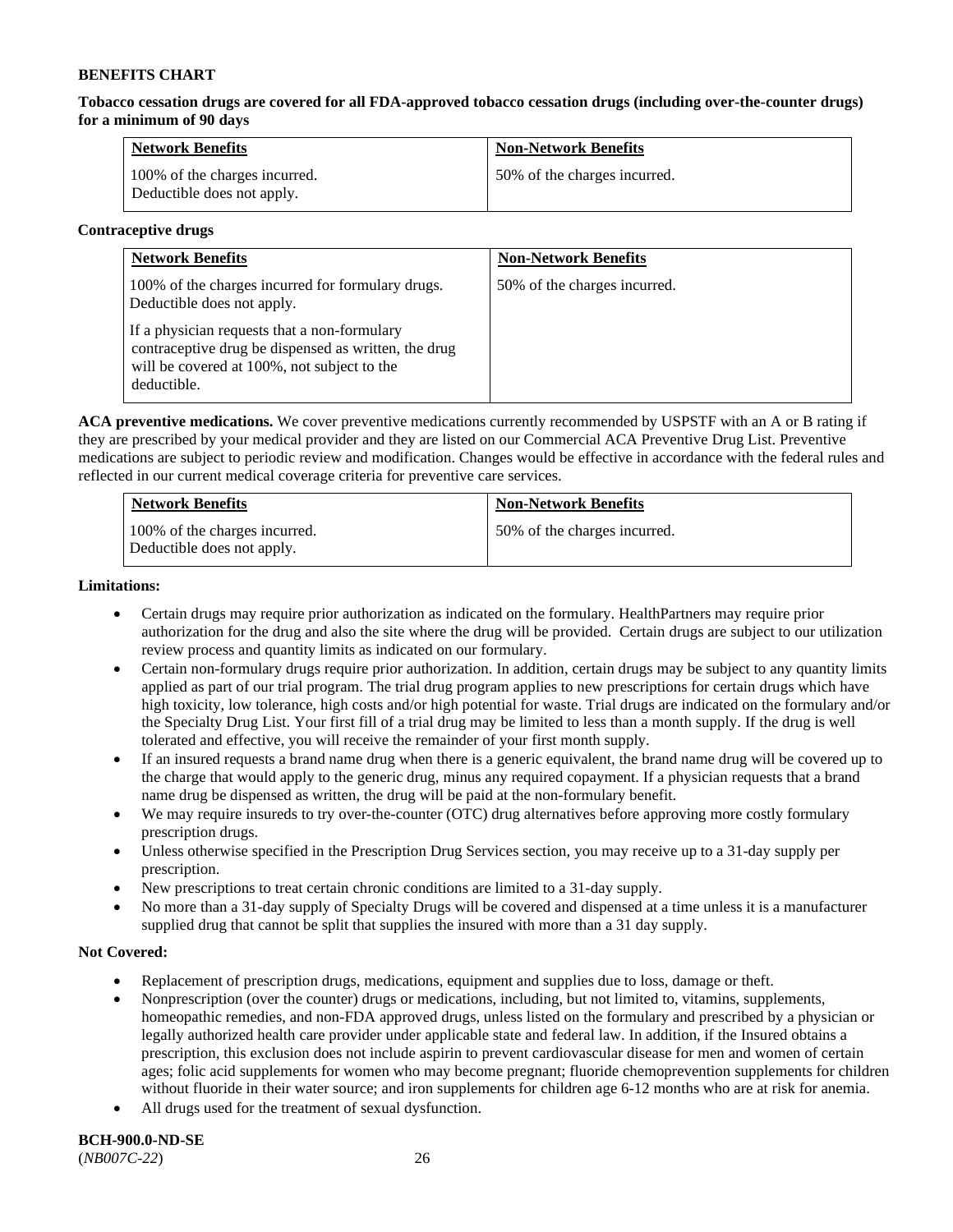- Fertility drugs.
- Medical cannabis.
- Drugs on the Excluded Drug List. The Excluded Drug List includes select drugs within a therapy class that are not eligible for coverage. This includes drugs that may be excluded for certain indications. The Excluded Drug List is available at [healthpartners.com.](http://www.healthpartners.com/)
- Drugs that are newly approved by the FDA until they are reviewed and approved by HealthPartners Pharmacy and Therapeutics Committee.
- Medical devices approved by the FDA will not be covered under the Prescription Drug Services section unless they are on our formulary. Covered medical devices are generally submitted and reimbursed under your medical benefits.
- See "Services Not Covered" in the Group Certificate.

## **PREVENTIVE SERVICES**

## **Applicable Definitions:**

**Routine Preventive Services** are routine healthcare services that include screenings, check-ups and counseling to prevent illness, disease or other health problems before symptoms occur.

**Diagnostic Services** are services to help a provider understand your symptoms, diagnose illness and decide what treatment may be needed. They may be the same services that are listed as preventive services, but they are being used as diagnostic services. Your provider will determine if these services are preventive or diagnostic. These services are not preventive if received as part of a visit to diagnose, manage or maintain an acute or chronic medical condition, illness or injury. When that occurs, unless indicated below, standard deductibles, copayments or coinsurance apply.

### **Covered Services:**

We cover preventive services that meet any of the requirements under the Affordable Care Act (ACA) shown in the bulleted items below. These preventive services are covered at 100% under the network benefits with no deductible, copayments or coinsurance. If a preventive service is not required by the ACA and it is covered at a lower benefit level or if a group qualifies for an exemption or accommodation for certain benefits under the ACA, it will be specified below. Preventive benefits mandated under the ACA are subject to periodic review and modification. Changes would be effective in accordance with the federal rules. Preventive services mandated by the ACA include:

- Evidence-based items or services that have in effect a rating of A or B in the current recommendations of the United States Preventive Services Task Force with respect to the individual;
- Immunizations for routine use in children, adolescents and adults that have in effect a recommendation from the Advisory Committee on Immunization Practices of the Centers for Disease Control and Prevention with respect to the individual;
- With respect to infants, children and adolescents, evidence-informed preventive care and screenings provided for in comprehensive guidelines supported by the Health Resources and Services Administration; and
- With respect to women, preventive care and screenings provided for in comprehensive guidelines supported by the Health Resources and Services Administration.

Covered services are based on established medical policies, which are subject to periodic review and modification by the medical or dental directors. These medical policies (medical coverage criteria) are available by calling Member Services, or logging on to your "*my*HealthPartners" account at [healthpartners.com.](http://www.healthpartners.com/) 

ACA and state mandated preventive services are covered as follows:

**Routine health exams and periodic health assessments.** A physician or health care provider will counsel you as to how often health assessments are needed based on age, sex and health status. This includes screening and counseling for tobacco use and all FDA approved tobacco cessation medications including over-the-counter drugs (as shown in the Prescription Drug Services section).

| <b>Network Benefits</b>                                     | <b>Non-Network Benefits</b>  |
|-------------------------------------------------------------|------------------------------|
| 100% of the charges incurred.<br>Deductible does not apply. | 50% of the charges incurred. |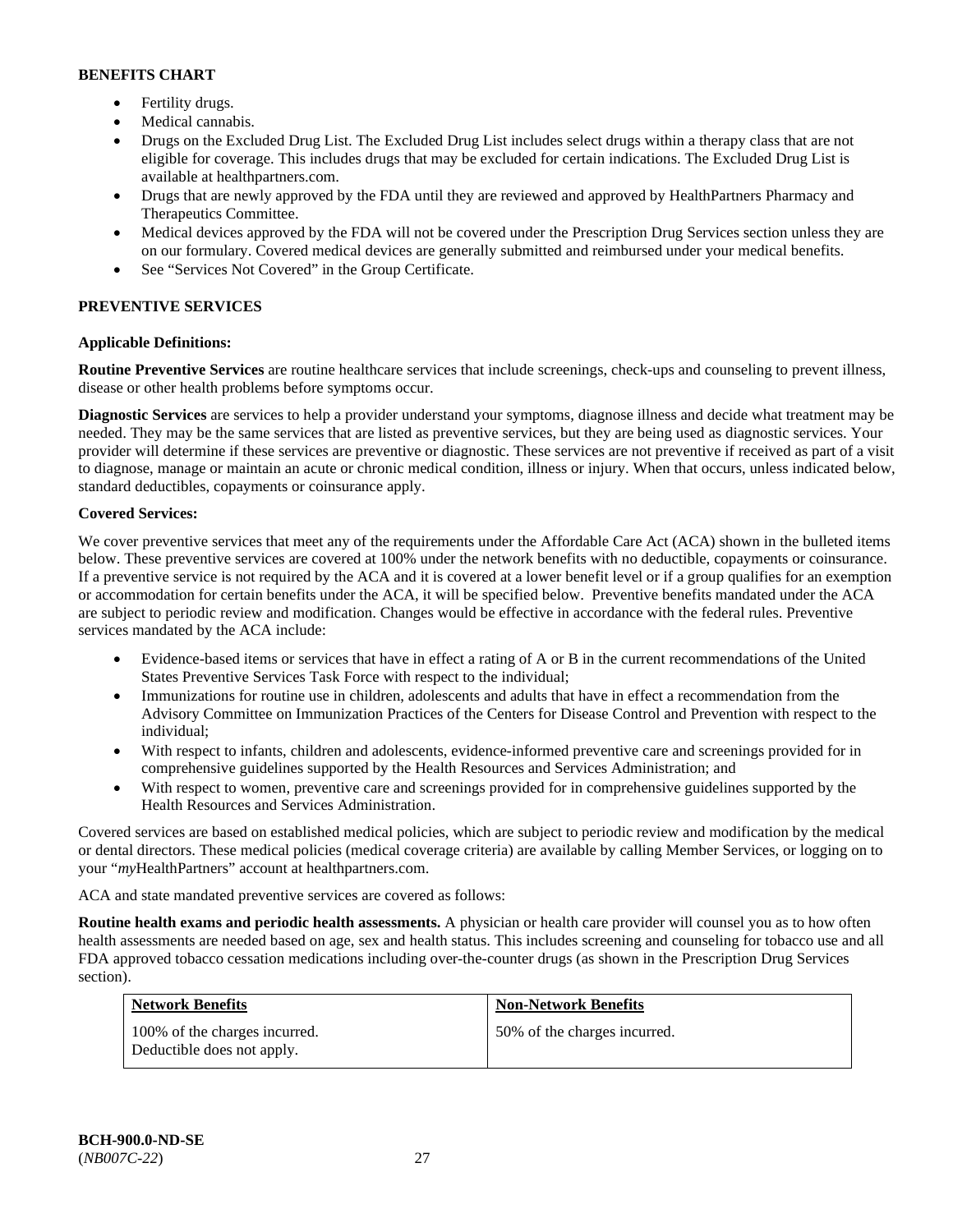**Child health supervision services.** This includes pediatric preventive services such as newborn screenings, appropriate immunizations, developmental assessments and laboratory services appropriate to the age of the child from birth to 72 months and appropriate immunizations to age 18.

| <b>Network Benefits</b>                                     | <b>Non-Network Benefits</b>  |
|-------------------------------------------------------------|------------------------------|
| 100% of the charges incurred.<br>Deductible does not apply. | 50% of the charges incurred. |

### **Routine prenatal care and exams**.

| <b>Network Benefits</b>                                     | <b>Non-Network Benefits</b>  |
|-------------------------------------------------------------|------------------------------|
| 100% of the charges incurred.<br>Deductible does not apply. | 50% of the charges incurred. |

**Routine postnatal care.** This includes health exams, assessments, education and counseling relating to the period immediately after childbirth.

| <b>Network Benefits</b>                                     | <b>Non-Network Benefits</b>  |
|-------------------------------------------------------------|------------------------------|
| 100% of the charges incurred.<br>Deductible does not apply. | 50% of the charges incurred. |

**Routine screening procedures for cancer.** This includes colorectal screening, digital rectal examinations, or other cancer screenings recommended by the USPSTF with an A or B rating. Women's preventive health services below describe additional routine screening procedures for cancer.

| <b>Network Benefits</b>                                     | <b>Non-Network Benefits</b>  |
|-------------------------------------------------------------|------------------------------|
| 100% of the charges incurred.<br>Deductible does not apply. | 50% of the charges incurred. |

**Professional voluntary family planning services.** This includes services to prevent or delay a pregnancy, including counseling and education. Services must be provided by a licensed provider.

| <b>Network Benefits</b>                                     | <b>Non-Network Benefits</b>  |
|-------------------------------------------------------------|------------------------------|
| 100% of the charges incurred.<br>Deductible does not apply. | 50% of the charges incurred. |

### **Adult immunizations**

| <b>Network Benefits</b>                                     | <b>Non-Network Benefits</b>  |
|-------------------------------------------------------------|------------------------------|
| 100% of the charges incurred.<br>Deductible does not apply. | 50% of the charges incurred. |

**Women's preventive health services.** This includes mammograms, screenings for cervical cancer (pap smears), breast pumps, human papillomavirus (HPV) testing, counseling for sexually transmitted infections, counseling and screening for human immunodeficiency virus (HIV), and all FDA approved contraceptive methods as prescribed by a doctor, sterilization procedures, education and counseling (see the "Prescription Drug Services" section for coverage of oral contraceptive drugs). For women whose family history is associated with an increased risk for BRCA1 or BRCA2 gene mutations, we cover genetic counseling and BRCA screening without cost sharing, if appropriate and as determined by a physician.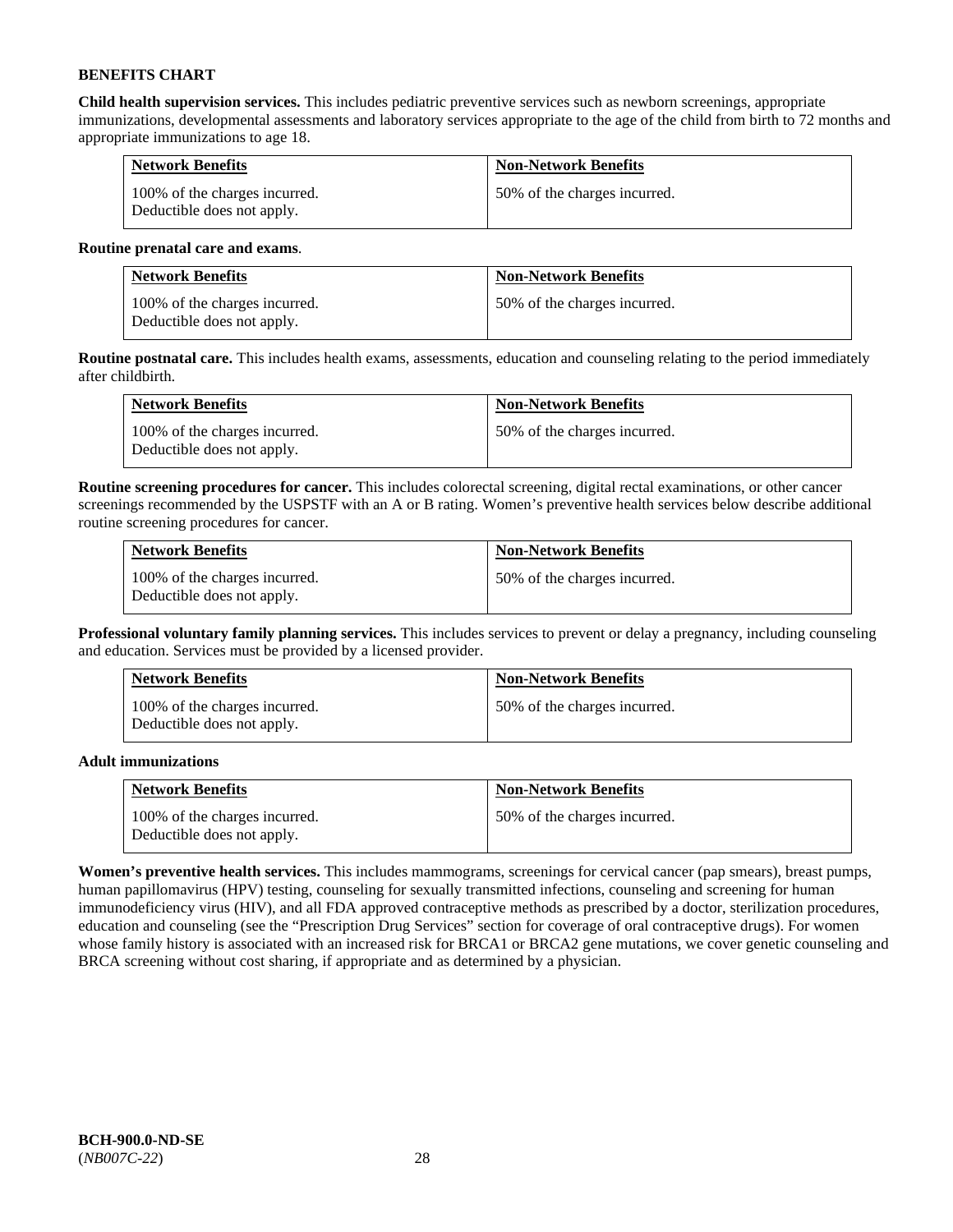With respect to mammograms, we cover no less than the following:

- One baseline mammogram examination for each woman who is at least thirty-five but less than forty years of age.
- One mammogram examination every year, or more frequently if ordered by a physician, for each woman who is at least forty years of age.

| <b>Network Benefits</b>                                     | <b>Non-Network Benefits</b>  |
|-------------------------------------------------------------|------------------------------|
| 100% of the charges incurred.<br>Deductible does not apply. | 50% of the charges incurred. |

**Obesity screening and management.** We cover obesity screening and counseling for all ages during a routine preventive care exam. If you are age 18 or older and have a body mass index of 30 or more, we also cover intensive obesity management to help you lose weight. Your primary care doctor can coordinate these services.

| <b>Network Benefits</b>                                     | <b>Non-Network Benefits</b>  |
|-------------------------------------------------------------|------------------------------|
| 100% of the charges incurred.<br>Deductible does not apply. | 50% of the charges incurred. |

### **In addition to any ACA or state mandated preventive services referenced above, we cover the following eligible services:**

### **Routine eye and hearing exams**

| <b>Network Benefits</b>                                     | <b>Non-Network Benefits</b>  |
|-------------------------------------------------------------|------------------------------|
| 100% of the charges incurred.<br>Deductible does not apply. | 50% of the charges incurred. |

**Ovarian cancer surveillance tests for women who are at risk.** "At risk for ovarian cancer" means (1) having a family history that includes any of the following: one or more first-degree or second-degree relatives with ovarian cancer, clusters of female relatives with breast cancer or nonpolyposis colorectal cancer; or (2) testing positive for BRCA1 or BRCA2 mutations. "Surveillance tests for ovarian cancer" means annual screening using: CA-125 serum tumor marker testing, transvaginal ultrasound, pelvic examination or other proven ovarian cancer screening tests currently being evaluated by the federal Food and Drug Administration or by the National Cancer Institute.

| <b>Network Benefits</b>                         | <b>Non-Network Benefits</b>                      |
|-------------------------------------------------|--------------------------------------------------|
| Coverage level is same as corresponding Network | Coverage level is same as corresponding Non-     |
| Benefit, depending on type of service provided, | Network Benefit, depending on type of service    |
| such as Diagnostic Imaging Services, Laboratory | provided, such as Diagnostic Imaging Services,   |
| Services Office Visits for Illness or Injury or | Laboratory Services Office Visits for Illness or |
| Preventive Services.                            | Injury or Preventive Services.                   |

### **Limitations:**

• Services are not preventive if received as part of a visit to diagnose, manage or maintain an acute or chronic medical condition, illness or injury. When that occurs, unless otherwise indicated above, standard deductibles, copayments or coinsurance apply.

### **Not Covered:**

See "Services Not Covered" in the Group Certificate.

## **TELEHEALTH/TELEMEDICINE SERVICES**

### **Definitions:**

**Telehealth, Telemedicine, or Virtual Care.** This is a means of communication between a health care professional and a patient. This includes the use of secure electronic information, imaging, and communication technologies, including:

- interactive audio or audio-video
- interactive audio with store-and-forward technology

**BCH-900.0-ND-SE** (*NB007C-22*) 29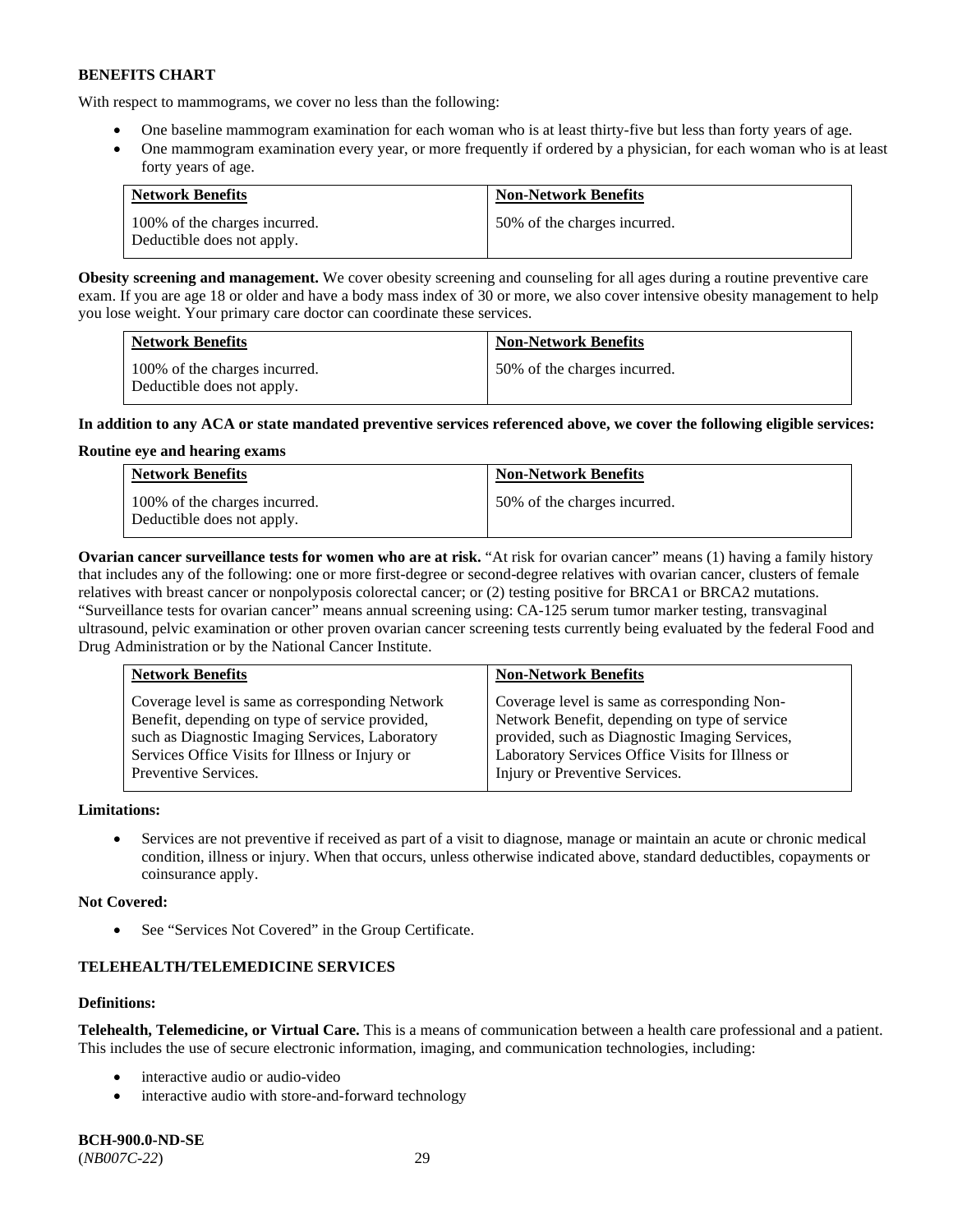- chat-based and email-based systems
- physician-to-physician consultation
- patient education
- data transmission
- data interpretation
- digital diagnostics (algorithm-enabled diagnostic support)
- digital therapeutics (the use of personal health devices and sensors, either alone or in combination with conventional drug
- therapies, for disease prevention and management)

## Services can be delivered:

Synchronously: the patient and health care professional are engaging with one another at the same time; or Asynchronously: the patient and health care professional engage with each other at different points in time.

**Telephone Visits.** Live, synchronous, interactive encounters over the telephone between a patient and a healthcare provider.

**E-visit or chat-based visits.** Asynchronous online or mobile app encounters to discuss a patient's personal health information, vital signs, and other physiologic data or diagnostic images. The healthcare provider reviews and delivers a consultation, diagnosis, prescription or treatment plan after reviewing the patient's visit information.

**Virtuwell<sup>®</sup>.** This is an online service for you to receive a diagnosis and treatment for certain conditions, such as a cold, flu, ear pain and sinus infections. You may access the Virtuwell website at [virtuwell.com.](https://www.virtuwell.com/)

**Video Visits.** Live, synchronous, interactive encounters using secure web-based video between a patient and a healthcare provider.

## **Covered Services:**

The Plan covers the following methods of receiving care for services that would be eligible under the Plan if the service were provided in person.

## **Scheduled telephone visits**

| <b>Network Benefits</b>                                                                                     | <b>Non-Network Benefits</b>  |
|-------------------------------------------------------------------------------------------------------------|------------------------------|
| 100% of the charges incurred, subject to your<br>copayment of \$15 per visit.<br>Deductible does not apply. | 50% of the charges incurred. |

## **E-visits**

## **Access to online care through Virtuwell at [virtuwell.com](https://www.virtuwell.com/)**

| <b>Network Benefits</b>                                     | <b>Non-Network Benefits</b> |
|-------------------------------------------------------------|-----------------------------|
| 100% of the charges incurred.<br>Deductible does not apply. | Not applicable.             |

### **All other E-visits**

| <b>Network Benefits</b>                                                                                     | <b>Non-Network Benefits</b>  |
|-------------------------------------------------------------------------------------------------------------|------------------------------|
| 100% of the charges incurred, subject to your<br>copayment of \$15 per visit.<br>Deductible does not apply. | 50% of the charges incurred. |

### **Video visits**

| <b>Network Benefits</b>                                | <b>Non-Network Benefits</b>                            |
|--------------------------------------------------------|--------------------------------------------------------|
| Coverage level is same as corresponding Network        | Coverage level is same as corresponding Non-           |
| Benefits, depending on type of service provided        | Network Benefits, depending on type of service         |
| such as Office Visits for Illness or Injury, Inpatient | provided, such as Office Visits for Illness or Injury, |
| or Outpatient Hospital Services.                       | Inpatient or Outpatient Hospital Services.             |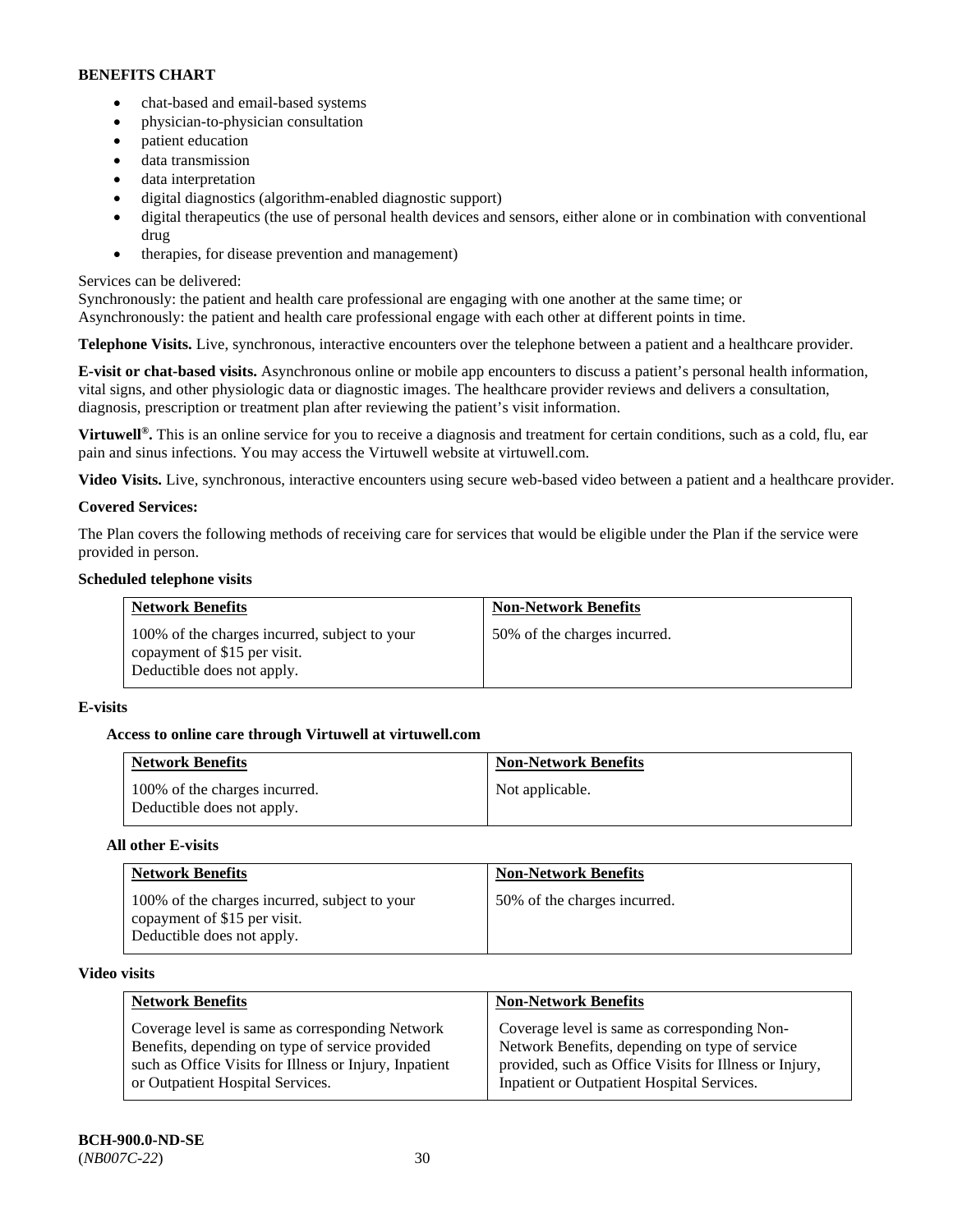### **Not Covered:**

• See "Services Not Covered" in the Group Certificate.

### **TRANSPLANT SERVICES**

#### **Applicable Definitions:**

**Autologous.** This is when the source of cells is from the individual's own marrow or stem cells.

**Allogeneic.** This is when the source of cells is from a related or unrelated donor's marrow or stem cells.

**Autologous Bone Marrow Transplant.** This is when the bone marrow is harvested from the individual and stored. The patient undergoes treatment which includes tumor ablation with high-dose chemotherapy and/or radiation. The bone marrow is reinfused (transplanted).

**Allogeneic Bone Marrow Transplant.** This is when the bone marrow is harvested from the related or unrelated donor and stored. The patient undergoes treatment which includes tumor ablation with high-dose chemotherapy and/or radiation. The bone marrow is reinfused (transplanted).

**Autologous/Allogeneic Stem Cell Support.** This is a treatment process that includes stem cell harvest from either bone marrow or peripheral blood, tumor ablation with high-dose chemotherapy and/or radiation, stem cell reinfusion, and related care. Autologous/allogeneic bone marrow transplantation and high dose chemotherapy with peripheral stem cell rescue/support are considered to be autologous/allogeneic stem cell support.

**Designated Transplant Center.** This is any health care provider, group or association of health care providers designated by us to provide services, supplies or drugs for specified transplants for our insureds.

**Transplant Services.** This is transplantation (including retransplants) of the human organs or tissue listed below, including all related post-surgical treatment, follow-up care and drugs and multiple transplants for a related cause. Transplant services do not include other organ or tissue transplants or surgical implantation of mechanical devices functioning as a human organ, except surgical implantation of an FDA approved Ventricular Assist Device (VAD) or total artificial heart, functioning as a temporary bridge to heart transplantation.

### **Prior authorization is required prior to consultation to support coordination of care and benefits.**

### **Covered Services:**

We cover eligible transplant services (as defined above) while you are covered under this Certificate. Transplants that will be considered for coverage are limited to the following:

- Kidney transplants for end-stage disease.
- Cornea transplants for end-stage disease.
- Heart transplants for end-stage disease.
- Lung transplants or heart/lung transplants for: (1) primary pulmonary hypertension; (2) Eisenmenger's syndrome; (3) end-stage pulmonary fibrosis; (4) alpha 1 antitrypsin disease; (5) cystic fibrosis; and (6) emphysema.
- Liver transplants for: (1) biliary atresia in children; (2) primary biliary cirrhosis; (3) post-acute viral infection (including hepatitis A, hepatitis B antigen e negative and hepatitis C) causing acute atrophy or post-necrotic cirrhosis; (4) primary sclerosing cholangitis; (5) alcoholic cirrhosis; and (6) hepatocellular carcinoma.
- Allogeneic bone marrow transplants or peripheral stem cell support associated with high dose chemotherapy for: (1) acute myelogenous leukemia; (2) acute lymphocytic leukemia; (3) chronic myelogenous leukemia; (4) severe combined immunodeficiency disease; (5) Wiskott-Aldrich syndrome; (6) aplastic anemia; (7) sickle cell anemia; (8) non-relapsed or relapsed non-Hodgkin's lymphoma; (9) multiple myeloma; and (10) testicular cancer.
- Autologous bone marrow transplants or peripheral stem cell support associated with high-dose chemotherapy for: (1) acute leukemias; (2) non-Hodgkin's lymphoma; (3) Hodgkin's disease; (4) Burkitt's lymphoma; (5) neuroblastoma; (6) multiple myeloma; (7) chronic myelogenous leukemia; and (8) non-relapsed non-Hodgkin's lymphoma.
- Pancreas transplants for simultaneous pancreas-kidney transplants for diabetes, pancreas after kidney, living related segmental simultaneous pancreas kidney transplantation and pancreas transplant alone.

To receive Network Benefits, charges for transplant services must be incurred at a Designated Transplant Center.

The transplant-related treatment provided, including expenses incurred for directly related donor services, shall be subject to and in accordance with the provisions, limitations, maximum and other terms of this Benefits Chart.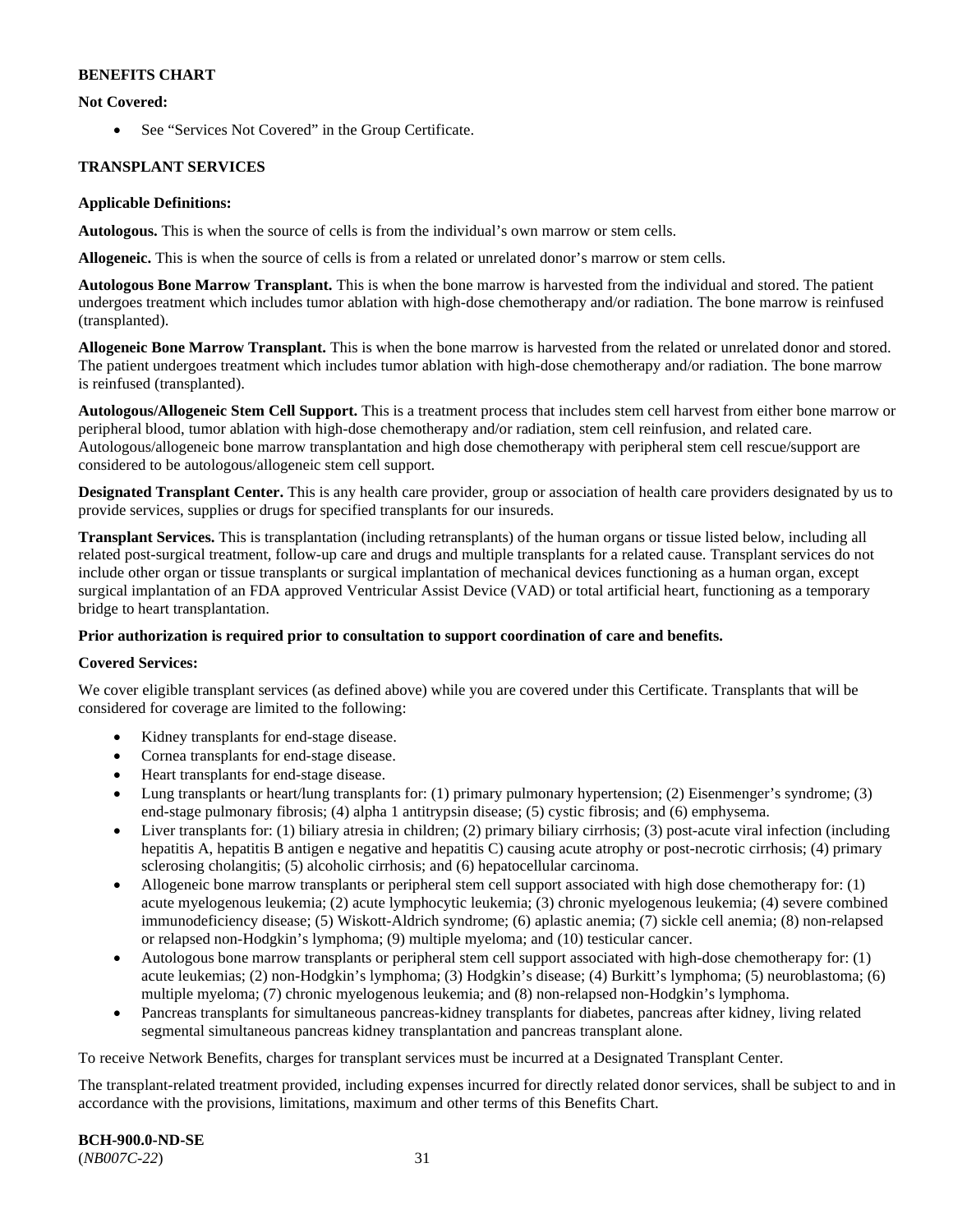Medical and hospital expenses of the donor are covered only when the recipient is an insured and the transplant and directly related donor expenses have been prior authorized for coverage. Treatment of medical complications that may occur to the donor are not covered. Donors are not considered insureds, and are therefore not eligible for the rights afforded to insureds under the Group Certificate.

The list of eligible transplant services and coverage determinations are based on established medical policies, which are subject to periodic review and modifications by the medical director.

| <b>Network Benefits</b>                          | <b>Non-Network Benefits</b>                             |
|--------------------------------------------------|---------------------------------------------------------|
| See Network Inpatient Hospital Services benefit. | See Non-Network Inpatient Hospital Services<br>benefit. |

### **Transplant travel benefit for Network Benefits**

We may provide travel and lodging when an insured needs a transplant and a designated transplant center is greater than 100 miles from the insured's primary residence.

This benefit is subject to our medical policies (medical coverage criteria). Coverage criteria are available by calling Member Services, or logging on to your "*my*HealthPartners" account a[t healthpartners.com.](http://healthpartners.com/)

When submitting receipts for travel and lodging, the insured will need to attach a letter explaining that the receipts are in conjunction with an authorized organ or bone marrow transplant and include the recipient's name and member ID number or complete a Lodging and Travel Claim form with the receipts.

| <b>Network Benefits</b>                                                                                                                                                                                                                                  | <b>Non-Network Benefits</b> |
|----------------------------------------------------------------------------------------------------------------------------------------------------------------------------------------------------------------------------------------------------------|-----------------------------|
| Transplant travel benefits are covered under the<br>Network transplant services benefit.                                                                                                                                                                 | No coverage.                |
| Expenses for travel and lodging for the insured (the<br>transplant recipient) and one adult companion, or up<br>to two companions for a transplant recipient that is a<br>minor dependent, may be covered up to a maximum<br>of \$10,000 per transplant. |                             |
| Lodging coverage is limited to \$100 per day.                                                                                                                                                                                                            |                             |

### **Not Covered:**

- We consider the following transplants to be investigative and do not cover them: surgical implantation of mechanical devices functioning as a permanent substitute for human organ, non-human organ implants and/or transplants and other transplants not specifically listed in this Benefits Chart.
- See "Services Not Covered" in the Group Certificate.